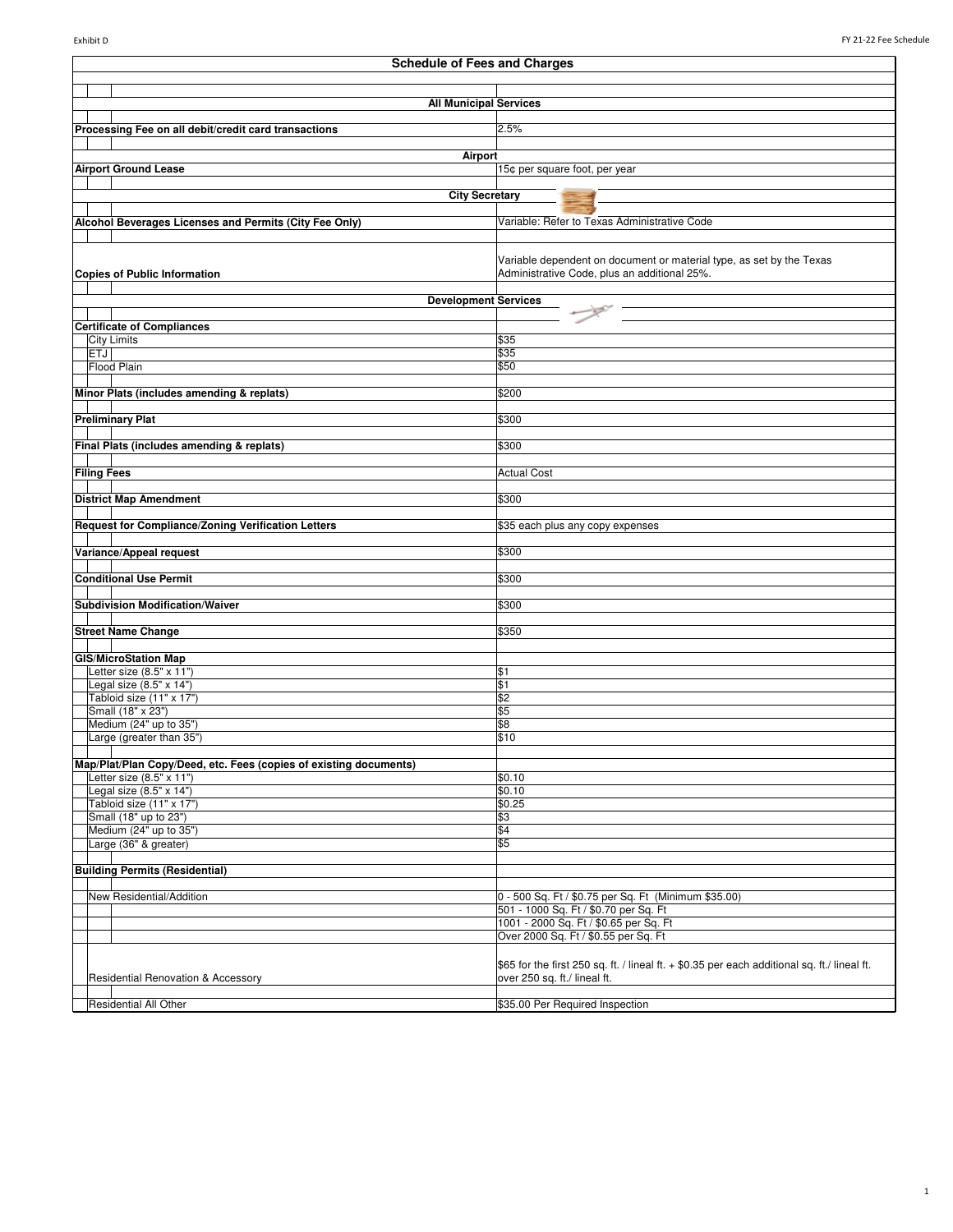|                   | <b>Plan Checking Fee</b>                                                                                              |                                                                                                                                                                                                                                                                   |
|-------------------|-----------------------------------------------------------------------------------------------------------------------|-------------------------------------------------------------------------------------------------------------------------------------------------------------------------------------------------------------------------------------------------------------------|
|                   | Less than \$35,000 valuation                                                                                          | No Fee                                                                                                                                                                                                                                                            |
|                   | \$35,000 valuation or more                                                                                            | One-half of building permit fee                                                                                                                                                                                                                                   |
|                   | Note: For commercial projects over \$250,000, Plan Check Fee payable upon application submittal for Plan review/check |                                                                                                                                                                                                                                                                   |
|                   | <b>Building Permits (Commercial)</b>                                                                                  |                                                                                                                                                                                                                                                                   |
|                   | <b>Based on Valuation</b>                                                                                             |                                                                                                                                                                                                                                                                   |
|                   | Less than \$1,000                                                                                                     | \$35 inspection fee                                                                                                                                                                                                                                               |
|                   | \$1,001 to \$50,000                                                                                                   | \$35 for first \$1,000 + \$5 per each additional \$1,000                                                                                                                                                                                                          |
|                   | \$50,001 to \$100,000                                                                                                 | \$280 for the first \$50,000 $+$ \$4 per each additional \$1,000                                                                                                                                                                                                  |
|                   | \$100,001 to \$500,000                                                                                                | \$480 for the first \$100,000 + \$3 per each additional \$1,000                                                                                                                                                                                                   |
|                   | Over \$500,001                                                                                                        | \$1,680 for the first \$500,000 + \$2 per each additional \$1,000                                                                                                                                                                                                 |
|                   | <b>Electrical Permits</b>                                                                                             |                                                                                                                                                                                                                                                                   |
|                   |                                                                                                                       |                                                                                                                                                                                                                                                                   |
|                   | Commercial project fee                                                                                                | \$60                                                                                                                                                                                                                                                              |
|                   | Fee for issuing each permit                                                                                           | Residential dwelling & accessory permit fees:<br>(This includes but may not be limited to single family attached, single family<br>detached, duplex's, manufactured housing, additions and accessory structures.<br>Based on the square footage of construction.) |
|                   | <b>Finished Square Feet</b>                                                                                           |                                                                                                                                                                                                                                                                   |
|                   | Less than 1,000 square feet                                                                                           | \$70                                                                                                                                                                                                                                                              |
|                   |                                                                                                                       |                                                                                                                                                                                                                                                                   |
|                   | 1,000 square feet or greater.                                                                                         | \$70.00 for the first 1,000 square feet + \$4.00 per 100 square feet or fraction thereof in<br>excess of 1,000 square feet.                                                                                                                                       |
|                   | All other fees:                                                                                                       |                                                                                                                                                                                                                                                                   |
|                   |                                                                                                                       | (Fees shall be computed on the "total valuation of work",<br>the dollar value of labor and materials<br>(total cost to the customer).                                                                                                                             |
|                   | <b>Valuation Of Work</b>                                                                                              |                                                                                                                                                                                                                                                                   |
|                   | Not more than \$2,000.00                                                                                              | \$50                                                                                                                                                                                                                                                              |
|                   | Over \$2,000.00 to \$50,000.00                                                                                        | \$50.00 for the first \$2,000.00 plus \$5.00 for each additional \$1,000.00, or fraction thereof                                                                                                                                                                  |
|                   | Over \$50,000.00 to \$500,000.00                                                                                      | \$290.00 for the first \$50,000.00 plus \$4.00 for each additional \$1,000.00, or fraction thereof                                                                                                                                                                |
|                   | Over \$500,000.00                                                                                                     | \$2,090.00 for the first \$500,000.00 plus \$3.00 for each additional \$1,000.00, or fraction<br>thereof                                                                                                                                                          |
|                   | Fire Standpipe/Line & Sprinkler Permits                                                                               |                                                                                                                                                                                                                                                                   |
|                   | Fee for issuing each permit                                                                                           | \$50                                                                                                                                                                                                                                                              |
|                   | 1 to 5 sprinkler heads                                                                                                | \$2                                                                                                                                                                                                                                                               |
|                   | Over 5 sprinkler heads                                                                                                | \$.50 each                                                                                                                                                                                                                                                        |
|                   | Fire Line/Standpipe                                                                                                   | \$100 each                                                                                                                                                                                                                                                        |
|                   | <b>Fire Alarm Permits</b>                                                                                             | <b>Based on Valuation</b>                                                                                                                                                                                                                                         |
| Less than \$1,000 |                                                                                                                       | \$35 Inspection fee                                                                                                                                                                                                                                               |
|                   | \$1,001 to \$50,000                                                                                                   | \$35 for the first $$1,000 + $5$ per each additional $$1,000$                                                                                                                                                                                                     |
|                   | \$50,001 to \$100,000                                                                                                 | \$280 for the first \$50,000 $+$ \$4 per each additional \$1,000                                                                                                                                                                                                  |
|                   | \$100,001 to \$500,000                                                                                                | \$480 for the first \$100,000 + \$3 per each additional \$1,000                                                                                                                                                                                                   |
|                   | \$500,001 and over                                                                                                    | $$1,680$ for the first \$500,000 + \$2 per each additional \$1,000                                                                                                                                                                                                |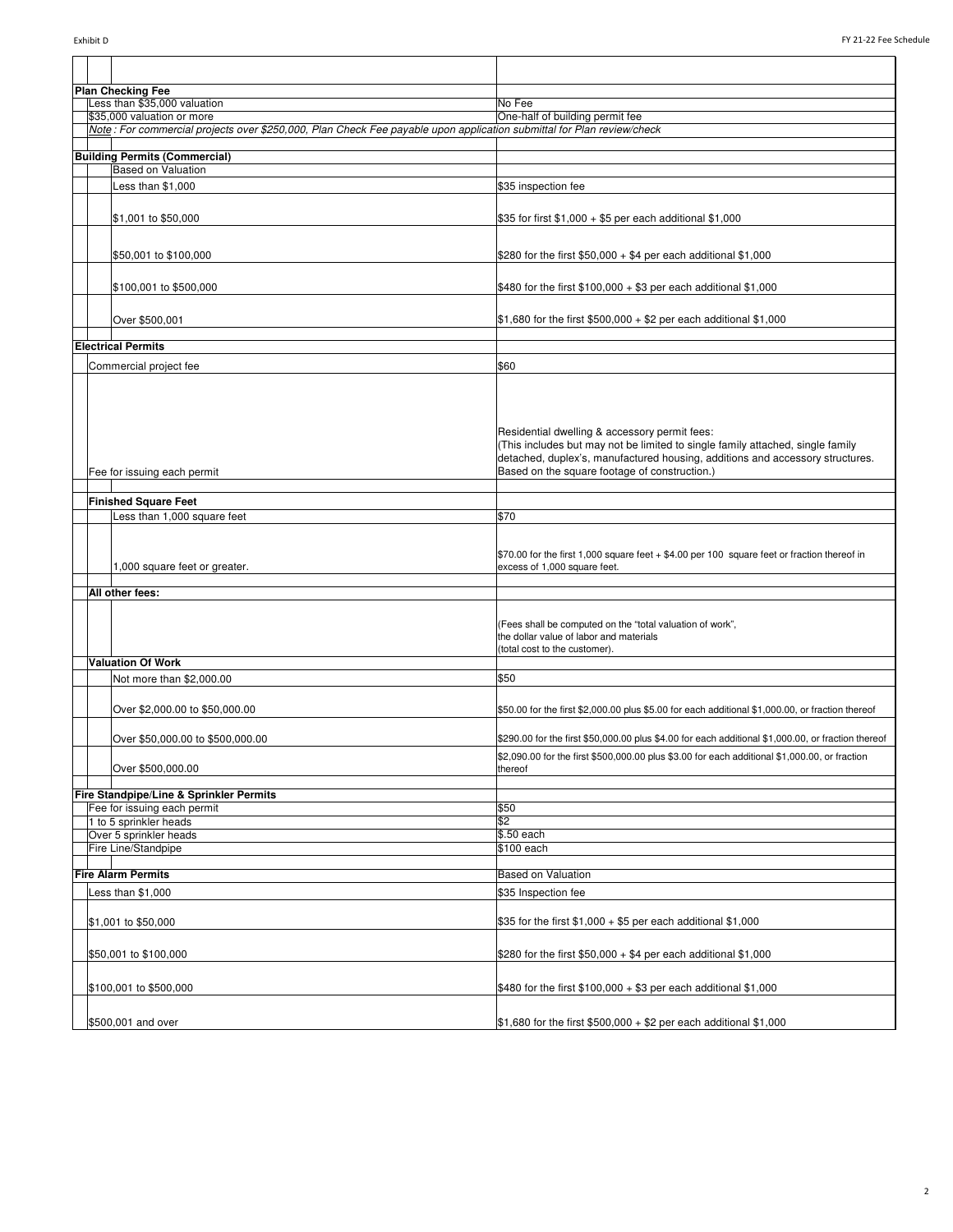| <b>Fire Suppression System Permits</b>                                  |                                                                                                                                                                                                                  |
|-------------------------------------------------------------------------|------------------------------------------------------------------------------------------------------------------------------------------------------------------------------------------------------------------|
| Less than \$1,000                                                       | \$35 Inspection fee                                                                                                                                                                                              |
| \$1,001 to \$50,000                                                     | \$35 for the first \$1,000 + \$5 per each additional \$1,000                                                                                                                                                     |
| \$50,001 to \$100,000                                                   | \$280 for the first \$50,000 $+$ \$4 per each additional \$1,000                                                                                                                                                 |
| \$100,001 to \$500,000                                                  | \$480 for the first \$100,000 + \$3 per each additional \$1,000                                                                                                                                                  |
| \$500,001 and over                                                      | \$1,680 for the first \$500,000 + \$2 per each additional \$1,000                                                                                                                                                |
| <b>Fuel Dispensing/Storage Permits</b>                                  |                                                                                                                                                                                                                  |
|                                                                         |                                                                                                                                                                                                                  |
| Less than \$1,000                                                       | \$35 fee                                                                                                                                                                                                         |
| \$1,001 to \$50,000                                                     | $$35$ for the first $$1,000 + $5$ per each additional $$1,000$                                                                                                                                                   |
| \$50,001 to \$100,000                                                   | \$280 for the first \$50,000 $+$ \$4 per each additional \$1,000                                                                                                                                                 |
| \$100,001 to \$500,000                                                  | \$480 for the first \$100,000 + \$3 per each additional \$1,000                                                                                                                                                  |
| \$500,001 and over                                                      | $$1,680$ for the first $$500,000 + $2$ per each additional \$1,000                                                                                                                                               |
| <b>Grading and Excavation Plan Checking Fee</b>                         |                                                                                                                                                                                                                  |
| Less than 5,000 cubic yards                                             | No Fee                                                                                                                                                                                                           |
| 5,000 to 10,000 cubic yards                                             | \$20                                                                                                                                                                                                             |
|                                                                         |                                                                                                                                                                                                                  |
| 10,001 to 100,000 cubic yards                                           | \$20 for first 10,000 CY + \$10 per each additional 10,000 CY                                                                                                                                                    |
| 100,001 to 200,000 cubic yards                                          | \$110 for first 100,000 CY + \$6 per each additional 10,000 CY                                                                                                                                                   |
| Over 200,001 cubic yards                                                | \$170 for first 200,000 CY + \$3 per each additional 10,000 CY                                                                                                                                                   |
| <b>Grading and Excavation Permits</b>                                   |                                                                                                                                                                                                                  |
| Less than 50 cubic yards                                                | \$10                                                                                                                                                                                                             |
| 51 to 100 cubic yards                                                   | \$15                                                                                                                                                                                                             |
| 101 to 1,000 cubic yards                                                | \$15 for first 100 CY + \$7 per each additional 100 CY                                                                                                                                                           |
| 1,001 to 10,000 cubic yards                                             | \$78 for first 1,000 CY + \$6 per each additional 1,000 CY                                                                                                                                                       |
| 10,001 to 100,000 cubic yards                                           | \$132 for first 1,000 CY + \$27 per each additional 1,000 CY                                                                                                                                                     |
| Over 100,001 cubic yards                                                | \$375 for first 10,000 CY + \$15 per each additional 1,000 CY                                                                                                                                                    |
| <b>Irrigation Permits</b>                                               |                                                                                                                                                                                                                  |
| Fee for issuing each permit                                             | \$50                                                                                                                                                                                                             |
| Commercial project fee                                                  | \$60                                                                                                                                                                                                             |
| 1 to 5 sprinkler heads                                                  | \$2                                                                                                                                                                                                              |
| Over 5 sprinkler heads                                                  | \$.20 each                                                                                                                                                                                                       |
| <b>Backflow Prevention Devices</b><br>$1$ to $5$                        | \$2.50                                                                                                                                                                                                           |
| Over 5                                                                  | \$1.50 each                                                                                                                                                                                                      |
| <b>Manufactured/Mobile Home Permits</b>                                 |                                                                                                                                                                                                                  |
| Electrical                                                              | \$40                                                                                                                                                                                                             |
| Placement<br>Plumbing                                                   | \$75<br>\$40                                                                                                                                                                                                     |
| Plumbing Connection with Gas                                            | \$42                                                                                                                                                                                                             |
| Mechanical                                                              | \$45                                                                                                                                                                                                             |
|                                                                         |                                                                                                                                                                                                                  |
| <b>Plumbing Permits</b>                                                 |                                                                                                                                                                                                                  |
| Commercial project fee<br>Residential dwelling & accessory permit fees: | \$60                                                                                                                                                                                                             |
|                                                                         | (This includes but may not be limited to single family attached, single family detached,<br>duplex's, manufactured housing, additions and accessory structures. Based on the square<br>footage of construction.) |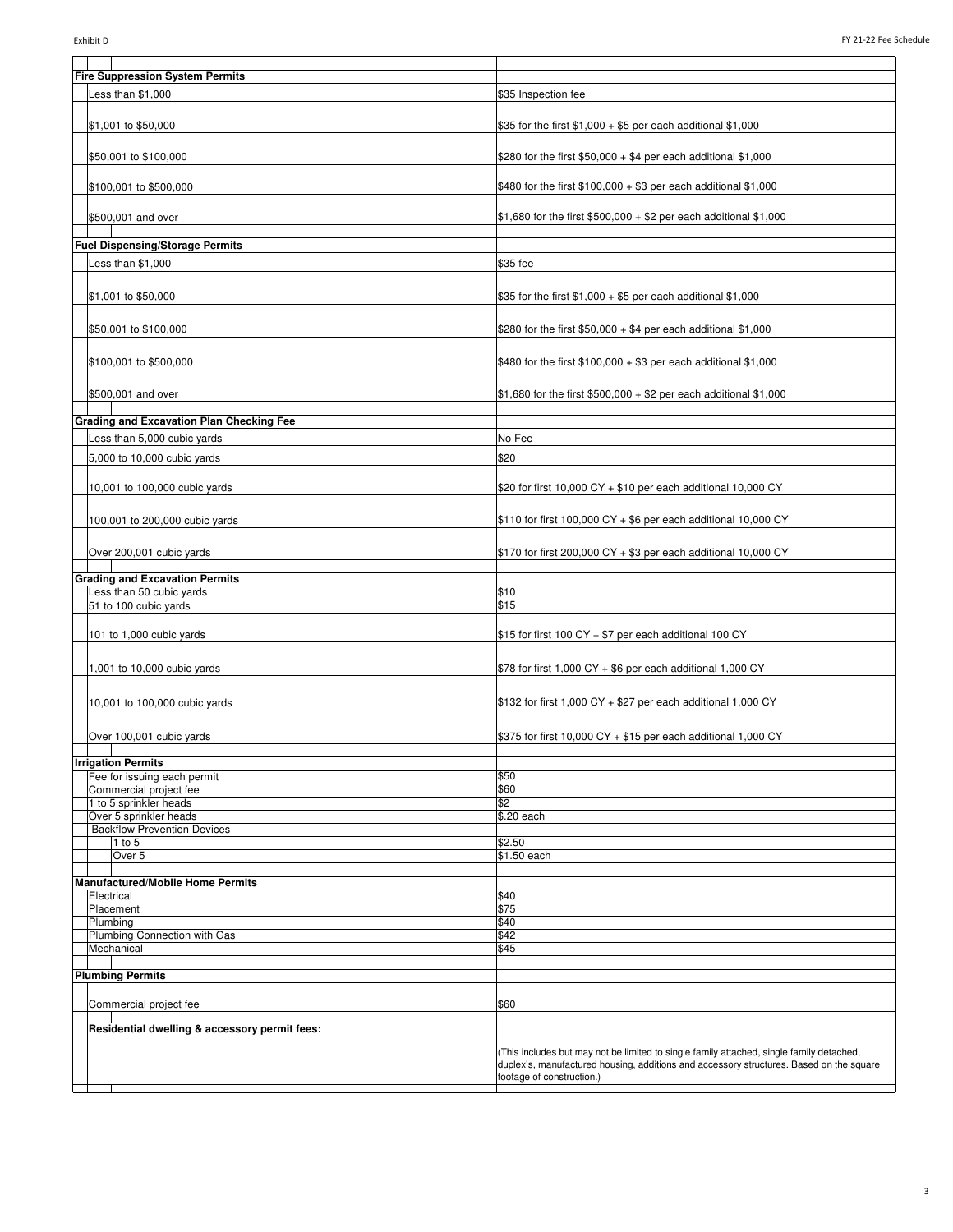| FY 21-22 Fee Schedule<br>Exhibit D |                                                                                                                                 |                                                                                                    |
|------------------------------------|---------------------------------------------------------------------------------------------------------------------------------|----------------------------------------------------------------------------------------------------|
|                                    | <b>Finished Square Feet</b>                                                                                                     |                                                                                                    |
|                                    | Less than 1,000 square feet                                                                                                     | \$70                                                                                               |
|                                    |                                                                                                                                 |                                                                                                    |
|                                    |                                                                                                                                 | \$70.00 for the first 1,000 square feet + \$6.00 per 100 square feet or fraction thereof in        |
|                                    | 1,000 square feet or greater.                                                                                                   | excess of 1,000 square feet.                                                                       |
|                                    | <b>Valuation Of Work</b>                                                                                                        |                                                                                                    |
|                                    | Not more than \$2,000.00                                                                                                        | \$50                                                                                               |
|                                    |                                                                                                                                 |                                                                                                    |
|                                    | Over \$2,000.00 to \$50,000.00                                                                                                  | \$50.00 for the first \$2,000.00 plus \$5.00 for each additional \$1,000.00, or fraction thereof   |
|                                    |                                                                                                                                 | \$290.00 for the first \$50,000.00 plus \$4.00 for each additional \$1,000.00, or fraction thereof |
|                                    | Over \$50,000.00 to \$500,000.00                                                                                                | \$2,090.00 for the first \$500,000.00 plus \$3.00 for each additional \$1,000.00, or fraction      |
|                                    | Over \$500,000.00                                                                                                               | thereof                                                                                            |
|                                    |                                                                                                                                 |                                                                                                    |
|                                    | <b>Mechanical Permits</b>                                                                                                       |                                                                                                    |
|                                    | Commercial project fee                                                                                                          | \$60                                                                                               |
|                                    | Residential dwelling & accessory permit fees:                                                                                   |                                                                                                    |
|                                    |                                                                                                                                 | (This includes but may not be limited to single family attached, single family detached,           |
|                                    |                                                                                                                                 | duplex's, manufactured housing, additions and accessory structures. Based on the square            |
|                                    | <b>Finished Square Feet</b>                                                                                                     | footage of construction.)                                                                          |
|                                    | Less than 1,000 square feet                                                                                                     | \$70                                                                                               |
|                                    |                                                                                                                                 |                                                                                                    |
|                                    |                                                                                                                                 | $$70.00$ for the first 1,000 square feet $+$ \$4.00 per 100 square feet or fraction thereof in     |
|                                    | 1,000 square feet or greater.                                                                                                   | excess of 1,000 square feet.                                                                       |
|                                    | All other fees:                                                                                                                 |                                                                                                    |
|                                    | (Fees shall be computed on the "total valuation of work", the dollar value of labor and materials (total cost to the customer). |                                                                                                    |
|                                    |                                                                                                                                 |                                                                                                    |
|                                    | <b>Valuation Of Work</b><br>Not more than \$2,000.00                                                                            | \$50                                                                                               |
|                                    |                                                                                                                                 |                                                                                                    |
|                                    | Over \$2,000.00 to \$50,000.00                                                                                                  | \$50.00 for the first \$2,000.00 plus \$5.00 for each additional \$1,000.00, or fraction thereof   |
|                                    | Over \$50,000.00 to \$500,000.00                                                                                                | \$290.00 for the first \$50,000.00 plus \$4.00 for each additional \$1,000.00, or fraction thereof |
|                                    |                                                                                                                                 | \$2,090.00 for the first \$500,000.00 plus \$3.00 for each additional \$1,000.00, or fraction      |
|                                    | Over \$500,000.00                                                                                                               | thereof                                                                                            |
|                                    |                                                                                                                                 |                                                                                                    |
|                                    | After Hours Inspection Fee - 4 hr. Minimum                                                                                      | \$50/hr. (\$200 Minimum)                                                                           |
|                                    | <b>Re-Inspection Fee</b>                                                                                                        | \$35                                                                                               |
|                                    |                                                                                                                                 |                                                                                                    |
|                                    | Work performed without a permit                                                                                                 | Equal to twice the cost of the permit                                                              |
|                                    |                                                                                                                                 |                                                                                                    |
|                                    |                                                                                                                                 |                                                                                                    |
| <b>Sign Permits</b>                |                                                                                                                                 | $25¢$ /sq. ft. (minimum \$5) + \$10/linear ft. of sign height + \$25/permit                        |
|                                    | <b>Temporary Sign Permits -Non Profits Only</b>                                                                                 | \$25                                                                                               |
|                                    |                                                                                                                                 |                                                                                                    |
|                                    | <b>Public Improvement Permits</b>                                                                                               | 3% of valuation of public improvements                                                             |
|                                    | <b>Utility Permits</b>                                                                                                          |                                                                                                    |
|                                    | Water Tap                                                                                                                       | See Other Utility-Related Fee Section                                                              |
|                                    | Sewer Tap                                                                                                                       | See Other Utility-Related Fee Section                                                              |
|                                    | Fire Line Tap                                                                                                                   | See Other Utility-Related Fee Section                                                              |
|                                    | <b>Other Permits</b>                                                                                                            |                                                                                                    |
|                                    | On Site Sewage Facility                                                                                                         | \$200                                                                                              |
| Moving                             | Demolition                                                                                                                      | \$100<br>\$35                                                                                      |
|                                    | Driveway Approach                                                                                                               | \$35                                                                                               |
|                                    |                                                                                                                                 |                                                                                                    |
|                                    | Vendor/Peddler Permits                                                                                                          | \$50 - valid 90 days in 1 location (separate permit required for each location)                    |
|                                    |                                                                                                                                 |                                                                                                    |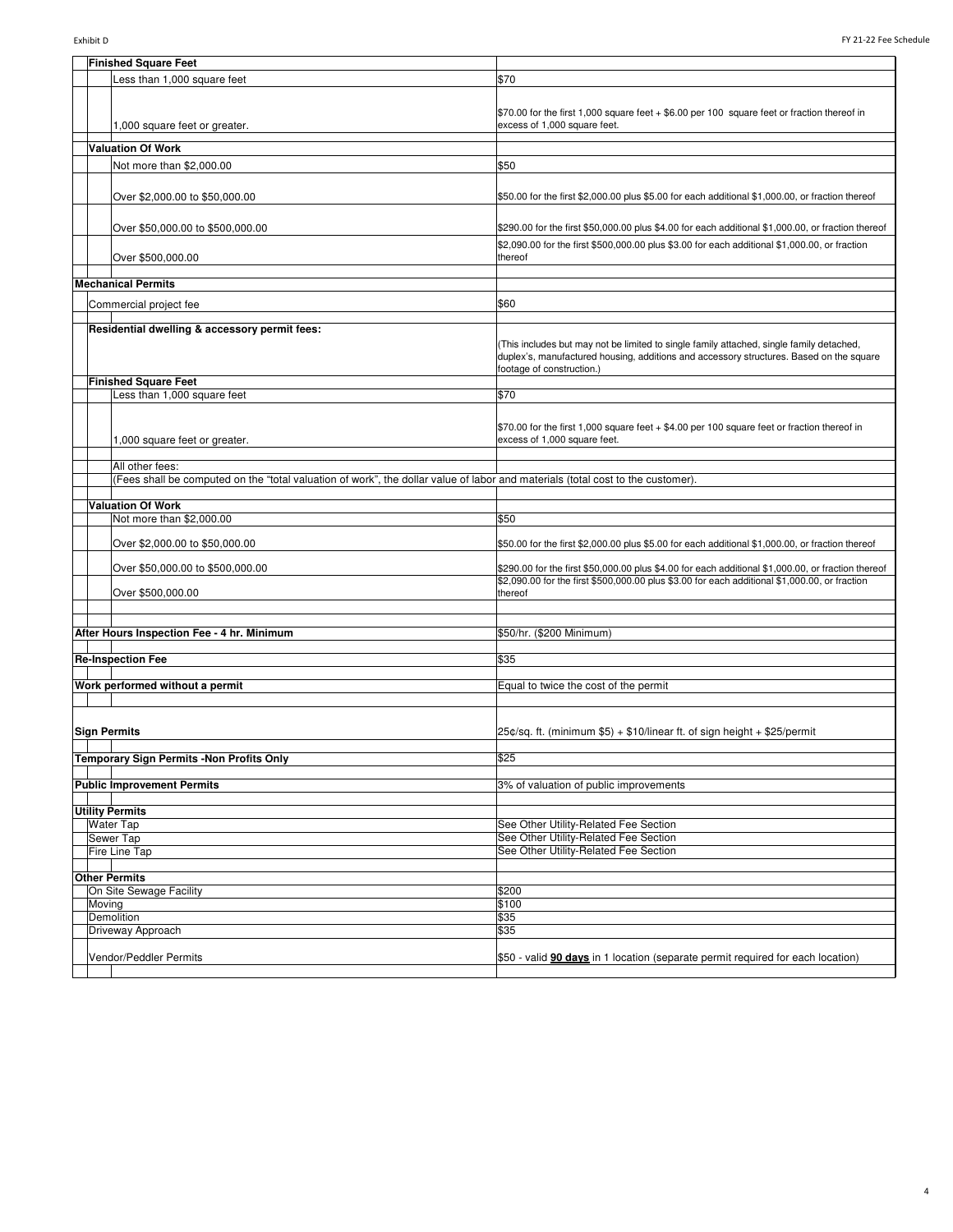| <b>Contractor Registration Fees</b>                     |                                                                   |
|---------------------------------------------------------|-------------------------------------------------------------------|
| General Contractor - Residential & Commercial           | \$60                                                              |
| <b>HVAC</b>                                             | \$60                                                              |
| Plumbing - All License Types                            | No Fee                                                            |
| Electrical - All License Types                          | No Fee                                                            |
| Fire-Suppression System Installers                      | \$60                                                              |
| Irrigator                                               | \$60                                                              |
| <b>Backflow Tester</b>                                  | \$60                                                              |
| Residential Appliance Installers                        | \$12                                                              |
|                                                         |                                                                   |
| Swimming Pool/Spa Annual Permits                        | \$100                                                             |
|                                                         |                                                                   |
| <b>Food Service Establishment Annual Health Permits</b> | Based on # of employees                                           |
| 1-3 Employees                                           | \$150                                                             |
| $4+$ employees                                          | \$250                                                             |
| Late Permit Fee                                         | 1/2 of permit fee                                                 |
|                                                         |                                                                   |
| Food Service Establishments Pre-Opening Fee             | \$60                                                              |
|                                                         |                                                                   |
| Food Service Establishments Re-Inspection Fee           | \$300                                                             |
|                                                         |                                                                   |
| Itinerant Restaurant Permits (1-3 days)                 | \$25 per Event                                                    |
|                                                         |                                                                   |
| Non-Profit Organizations, Annual Health Permits         | \$60                                                              |
|                                                         |                                                                   |
| Mobile Food Units Annual Health Permits                 | \$250                                                             |
| Late Permit Fee                                         | 1/2 of permit fee                                                 |
|                                                         |                                                                   |
| Daycare Facilities Annual Health Permits                | \$150                                                             |
| Late Permit Fee                                         | 1/2 of permit fee                                                 |
|                                                         |                                                                   |
| <b>Culverts/Driveways Installations by City</b>         | <b>Actual Cost</b>                                                |
|                                                         |                                                                   |
|                                                         |                                                                   |
| Mobile Food Vendor Permit - Annual                      | \$200 (Separate permit required for each location)                |
|                                                         |                                                                   |
|                                                         |                                                                   |
| Mobile Food Vendor Permit - Temporary                   | \$50 (Valid 90 days - separate permit required for each location) |
|                                                         |                                                                   |
|                                                         |                                                                   |
| <b>Shared Mobility Device Permits</b>                   | \$200 Application Fee + \$3.00 per Shareable Mobility Device      |
|                                                         |                                                                   |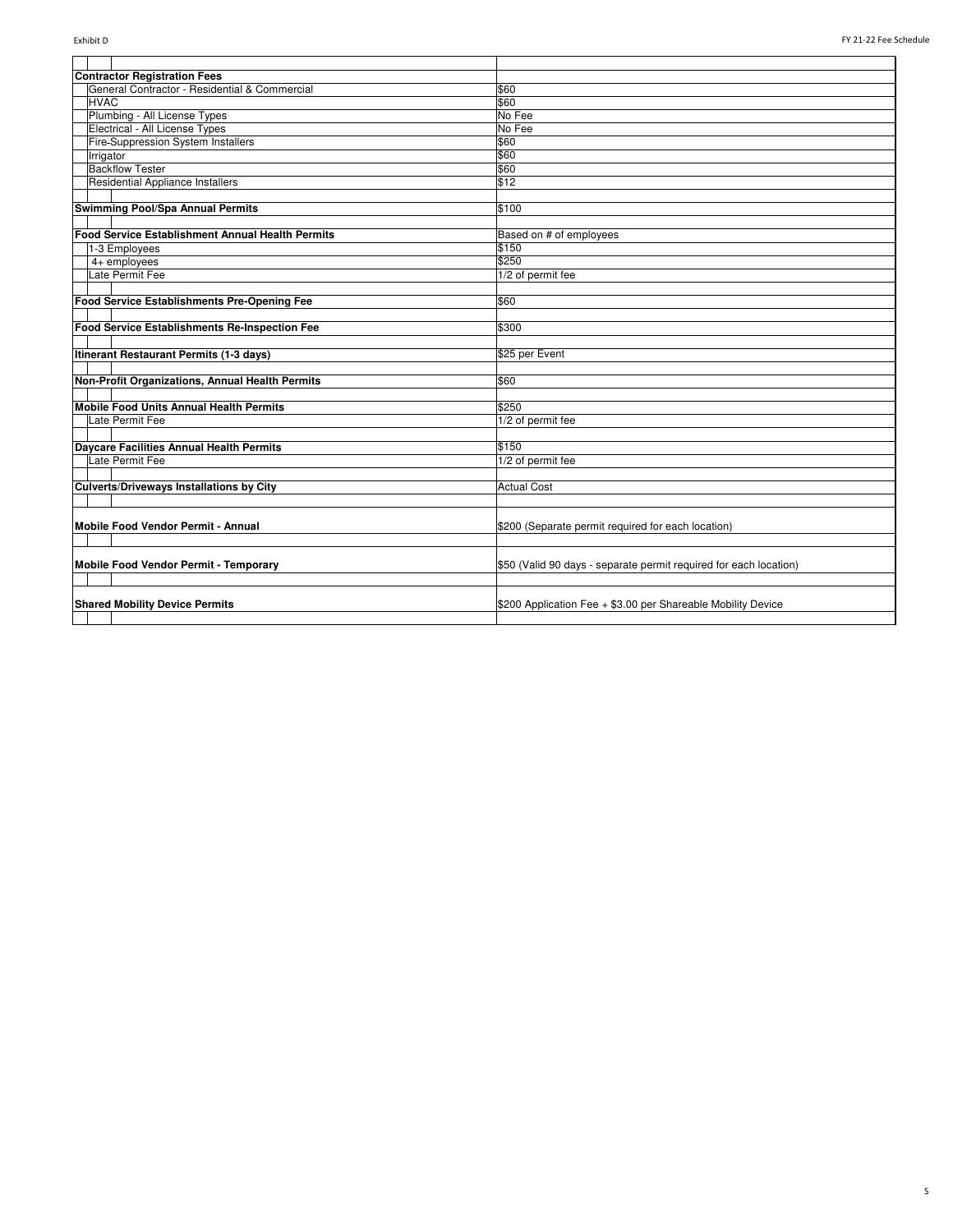|                  | <b>Recreation Services</b>                                                     |                                                                |  |
|------------------|--------------------------------------------------------------------------------|----------------------------------------------------------------|--|
|                  | Softball/Baseball Field                                                        |                                                                |  |
|                  | Youth Leagues                                                                  | \$5 per person                                                 |  |
|                  | <b>Adult Leagues</b>                                                           | \$10 per person                                                |  |
|                  | Day Rental, Private Use (Josey Park field included)                            | \$25 per hour                                                  |  |
|                  | Night Rental, Private Use (Josey Park field included)                          | \$25 per hour                                                  |  |
|                  | <b>Field Prep</b>                                                              | \$25 - one time at start                                       |  |
|                  | <b>Security Deposit</b>                                                        | \$50 - returned after key return                               |  |
|                  | Lights                                                                         | \$25 per hour of field usage                                   |  |
|                  |                                                                                |                                                                |  |
|                  | Tournaments                                                                    | City Residents: \$100 plus hourly Rate                         |  |
|                  |                                                                                | Walker County Residents: \$125 plus hourly rate                |  |
|                  |                                                                                |                                                                |  |
|                  |                                                                                | Non-Residents: \$150 plus hourly rate                          |  |
|                  |                                                                                |                                                                |  |
|                  | Soccer/Football Fields                                                         |                                                                |  |
|                  | Youth Leagues                                                                  | \$5 per person                                                 |  |
|                  | <b>Adult Leagues</b>                                                           | \$10 per person                                                |  |
|                  | Field prep                                                                     | \$45 - one time at start                                       |  |
|                  | <b>Security Deposit</b>                                                        | \$50 - returned after key return                               |  |
|                  | Lights                                                                         | \$25 per night                                                 |  |
|                  |                                                                                |                                                                |  |
|                  | Tournaments                                                                    | \$100 a day per field                                          |  |
|                  |                                                                                |                                                                |  |
|                  |                                                                                |                                                                |  |
|                  |                                                                                |                                                                |  |
|                  | Field Rental, Private Use                                                      | \$25 per hour                                                  |  |
|                  |                                                                                |                                                                |  |
|                  | <b>Basketball Court</b>                                                        |                                                                |  |
|                  | Day Rental, Private Use                                                        | \$25 per hour                                                  |  |
|                  | Youth Leagues                                                                  | \$5 per person                                                 |  |
|                  | <b>Adult Leagues</b>                                                           | \$10 per person                                                |  |
|                  |                                                                                |                                                                |  |
|                  | Tournaments                                                                    | City Residents: \$100 plus hourly Rate                         |  |
|                  |                                                                                |                                                                |  |
|                  |                                                                                | Walker County Residents: \$125 plus hourly rate                |  |
|                  |                                                                                | Non-Residents: \$150 plus hourly rate                          |  |
|                  | Martin Luther King, Jr Center                                                  |                                                                |  |
|                  | <b>Rental Fee</b>                                                              | \$150 per day                                                  |  |
|                  | <b>Security Deposit</b>                                                        | \$200                                                          |  |
|                  |                                                                                |                                                                |  |
|                  | <b>Park Rental</b>                                                             |                                                                |  |
|                  | Park Permit                                                                    | \$150                                                          |  |
|                  | Deposit                                                                        | \$100                                                          |  |
|                  | Cancellation (6-15 Business Days Prior)                                        | 1/2 of Deposit returned                                        |  |
|                  | Cancellation (Within 5 Business Days)                                          | No Deposit returned                                            |  |
|                  |                                                                                |                                                                |  |
|                  | <b>Zumba Admission</b><br>Per Class per Person                                 | \$2                                                            |  |
|                  |                                                                                |                                                                |  |
|                  |                                                                                |                                                                |  |
|                  | <b>Program Fees</b>                                                            | Additional Line Item: Costs Vary                               |  |
|                  |                                                                                |                                                                |  |
|                  | <b>Aquatic Center</b>                                                          |                                                                |  |
| <b>Admission</b> |                                                                                |                                                                |  |
|                  | Adults Age 12 and Up                                                           | \$4.00                                                         |  |
|                  | Children Age 3 to 11                                                           | \$2.50                                                         |  |
|                  | Children Age 2 or less                                                         | No Charge                                                      |  |
|                  | Day Care Fees<br><b>Season Pass</b>                                            | \$2.50 per child                                               |  |
|                  | Adults Age 12 and Up                                                           | \$50                                                           |  |
|                  | Children Age 3 to 11                                                           | \$40                                                           |  |
|                  |                                                                                |                                                                |  |
|                  | Family                                                                         | \$100 for first four members + \$20 per each additional member |  |
|                  |                                                                                |                                                                |  |
|                  | <b>Swimming Lessons</b>                                                        | \$45 per course                                                |  |
|                  |                                                                                |                                                                |  |
|                  | <b>Water Aerobics</b>                                                          | \$75 annually/\$25 quarterly                                   |  |
|                  |                                                                                |                                                                |  |
|                  | <b>Lap Swimming Fees</b>                                                       |                                                                |  |
|                  | Session 1 - September, October and November                                    | \$25<br>\$25                                                   |  |
|                  | Session 2 - December, January and February<br>Session 3 - March, April and May | \$25                                                           |  |
|                  |                                                                                | \$60                                                           |  |
|                  |                                                                                |                                                                |  |
|                  | Sessions 1, 2 and 3                                                            |                                                                |  |
|                  |                                                                                |                                                                |  |
|                  | Pool Rental- Private                                                           | \$100.00 per hour (maximum 2 hours)                            |  |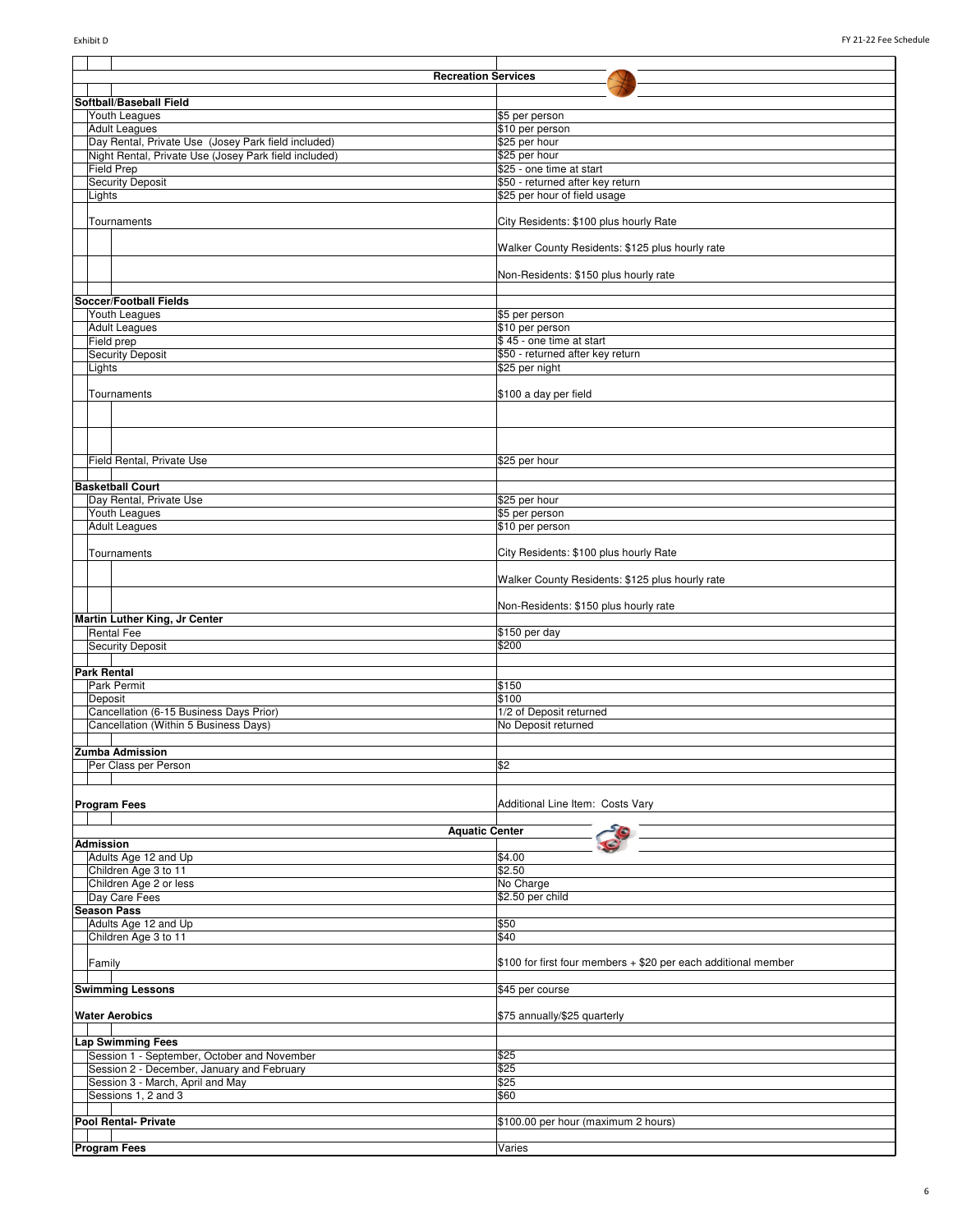T

 $\blacksquare$ 

7

|                  |                                        | <b>Cemetery Operations</b> |                    |  |
|------------------|----------------------------------------|----------------------------|--------------------|--|
|                  | <b>Cemetery Space</b>                  |                            |                    |  |
| $P_{\text{lot}}$ |                                        |                            | \$1,000            |  |
|                  | <b>Filing Fee</b>                      |                            | <b>Actual Cost</b> |  |
|                  | Landscape Repair Fee after Exhumations | \$250                      |                    |  |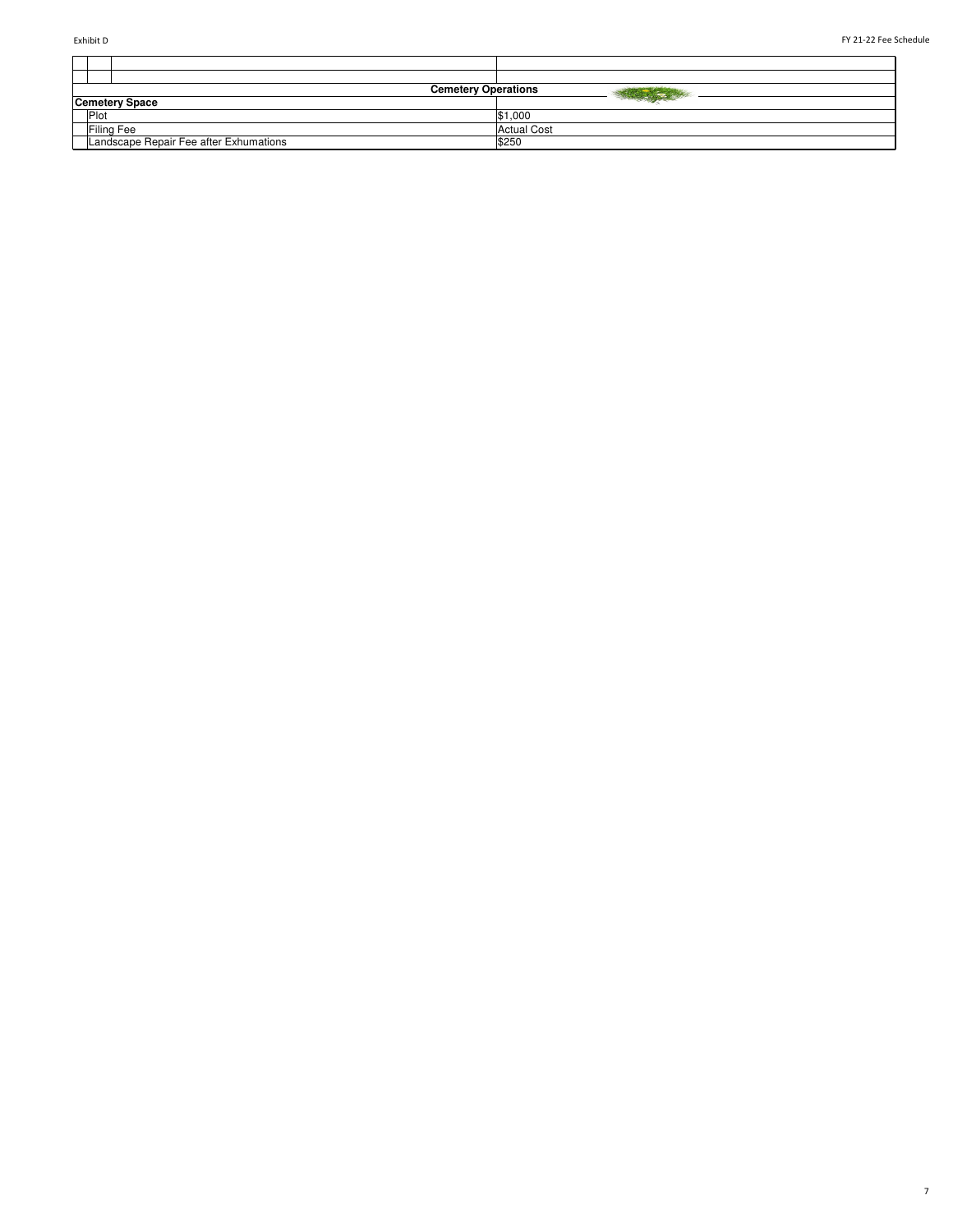| <b>Library Services</b>                                              |                                                                      |  |
|----------------------------------------------------------------------|----------------------------------------------------------------------|--|
|                                                                      |                                                                      |  |
| <b>Fines - Daily</b>                                                 |                                                                      |  |
| Fines - Over due                                                     |                                                                      |  |
| <b>Books</b>                                                         | 10 <sub>c</sub>                                                      |  |
| Magazines                                                            | 10 <sub>c</sub>                                                      |  |
| <b>DVDs</b>                                                          | \$1                                                                  |  |
| Audiobook                                                            | \$1                                                                  |  |
| Music                                                                | 10 <sub>0</sub>                                                      |  |
| Maximums                                                             | \$10                                                                 |  |
| Interlibrary Loans (daily fine)                                      | \$1                                                                  |  |
| Interlibrary Loans Maximums                                          | \$30                                                                 |  |
| <b>Board Games</b>                                                   | \$1                                                                  |  |
|                                                                      |                                                                      |  |
| <b>Copies &amp; Prints</b>                                           |                                                                      |  |
| <b>Black and white</b>                                               | 15¢ per page                                                         |  |
| Color                                                                | 75¢ per page                                                         |  |
| Sales (donated items)                                                |                                                                      |  |
| Audio Book                                                           | \$1                                                                  |  |
| Music CD                                                             | \$1                                                                  |  |
| Video                                                                | \$1                                                                  |  |
| Hardback Book                                                        | \$1                                                                  |  |
| Paperback Book                                                       | 25¢ each                                                             |  |
| Children's Hardback Book                                             | 50¢ each                                                             |  |
| Children's Paperback Book                                            | 25¢ each                                                             |  |
| Walker Co. stories CDs                                               | \$5                                                                  |  |
|                                                                      |                                                                      |  |
| <b>Lost or Damaged Materials</b>                                     |                                                                      |  |
| <b>Library Card</b>                                                  | \$1                                                                  |  |
| <b>Lost Materials</b>                                                | Replacement cost plus \$10 processing fee                            |  |
| Barcode                                                              | \$1                                                                  |  |
| <b>Security Patch</b>                                                | \$1                                                                  |  |
| <b>Book Jacket</b>                                                   | \$1                                                                  |  |
| Spine Label                                                          | \$1                                                                  |  |
| <b>DVD</b> Case                                                      | \$1                                                                  |  |
| Audio Book Case                                                      | \$5                                                                  |  |
| Board Games (Replaceable Part)                                       | \$1                                                                  |  |
|                                                                      |                                                                      |  |
| Board Games (Non replaceable part)                                   | Greater of \$10 or half of the cost of the item                      |  |
| Board Game (total replacement)                                       | Replacement cost plus \$10 processing fee                            |  |
|                                                                      |                                                                      |  |
|                                                                      |                                                                      |  |
|                                                                      |                                                                      |  |
| Room Rentals - Payment due at booking                                |                                                                      |  |
| Deposit for all groups -Refundable if the room is left in good order | \$150                                                                |  |
|                                                                      |                                                                      |  |
| After-hours surcharge (all groups hourly)                            | \$30 Additional expense for holding an event outside business hours. |  |
| Audio/Visual equipment (per event)                                   | \$20                                                                 |  |
|                                                                      |                                                                      |  |
| Community Room or Board Room                                         |                                                                      |  |
| For-profit groups outside Walker County                              | \$150 for 1st hour, \$50 each subsequent hour                        |  |
| For-profit groups within Walker County                               | \$100 for 1st hour, \$50 each subsequent hour                        |  |
| Other groups or individuals outside Walker County                    | \$25 per hour                                                        |  |
| Other groups or individuals within Walker County                     | \$25                                                                 |  |
| Walker County non-profit                                             | No Charge                                                            |  |
| Outside Walker County non-profits                                    | \$25                                                                 |  |
| Outside Walker County - parties, receptions, etc.                    | \$50                                                                 |  |
| After-hours Surcharge (applicable to all groups)                     | additional \$30 per hour                                             |  |
| Deposit                                                              | \$150                                                                |  |
|                                                                      |                                                                      |  |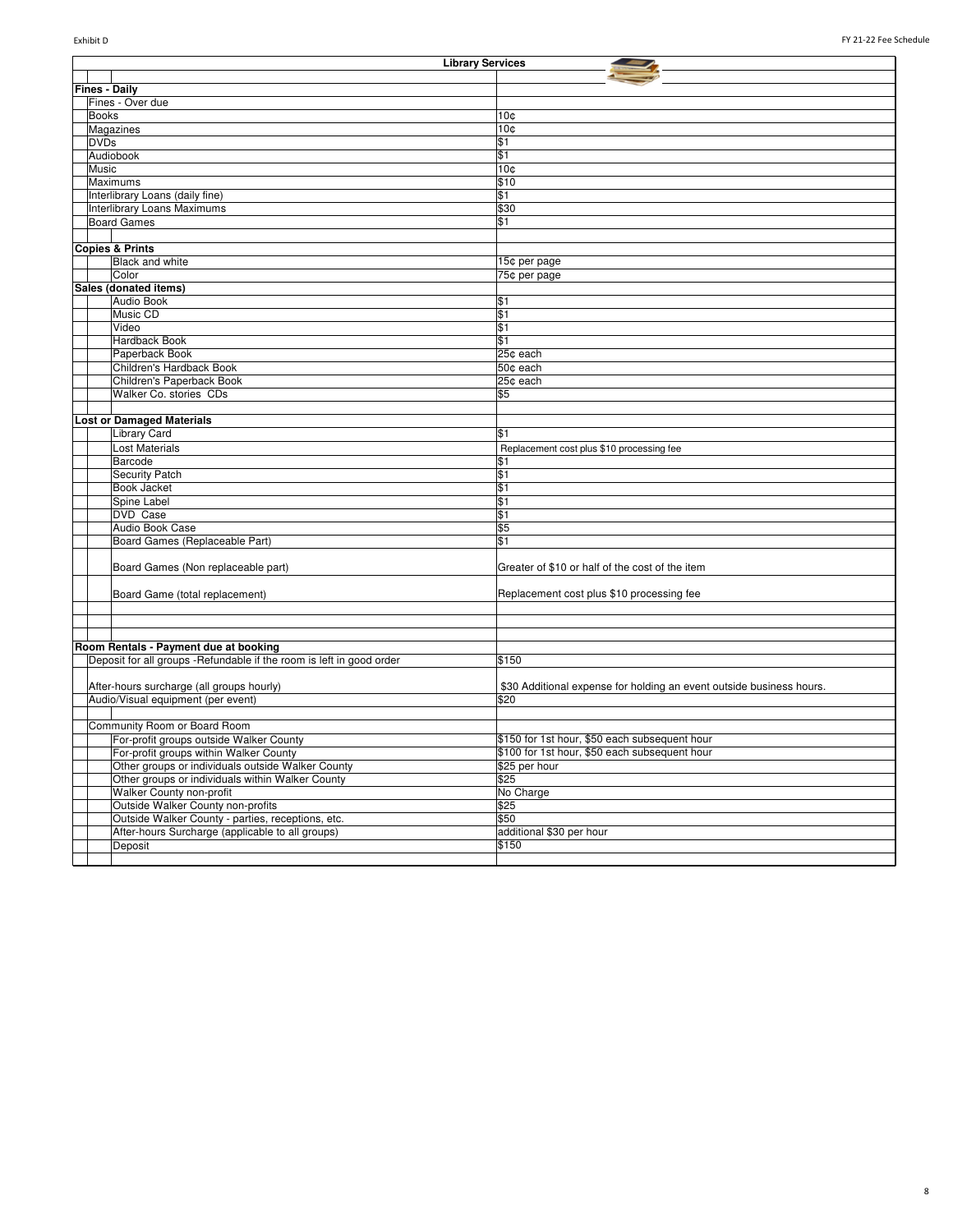| <b>Tourism &amp; Cultural Services</b>                                                |                                                |  |
|---------------------------------------------------------------------------------------|------------------------------------------------|--|
| Tours                                                                                 |                                                |  |
| <b>Historical Driving Tour</b>                                                        | \$3 per person - \$30.00 minimum               |  |
| The Heritage Home Tour                                                                | \$6 per person - \$60.00 minimum               |  |
|                                                                                       |                                                |  |
| <b>Rental of Wynne Home</b>                                                           |                                                |  |
| <b>Brown Wynne Gallery</b>                                                            |                                                |  |
| Non-Profit                                                                            | \$45 per hour - 2 hr. minimum                  |  |
| Private                                                                               | \$50 per hour - 2 hr. minimum                  |  |
| <b>Rental of Meeting Room</b>                                                         |                                                |  |
| Non-Profit                                                                            | \$35 per hour - 2 hr. minimum                  |  |
| Private                                                                               | \$40 per hour - 2 hr. minimum                  |  |
| <b>Wynne Home and Grounds</b>                                                         |                                                |  |
| Non-Profit                                                                            | \$800 Total Up to 8 hrs.                       |  |
| Private                                                                               | \$1,000 Total Up to 8 hrs.                     |  |
| <b>Wynne Home</b>                                                                     |                                                |  |
| Non-Profit                                                                            | \$400 Total Up to 4 hrs.                       |  |
| Private                                                                               | \$500 Total Up to 4 hrs.                       |  |
| <b>Porch and Grounds</b>                                                              |                                                |  |
| Non-Profit                                                                            | \$400 Total Up to 8 hrs.                       |  |
| Private                                                                               | \$500 Total Up to 8 hrs.                       |  |
| Kitchen Rental - Outdoor events                                                       |                                                |  |
| Non-Profit                                                                            | \$35 per hour - 2 hr. minimum                  |  |
| Private                                                                               | \$40 per hour - 2 hr. minimum                  |  |
| Rental of China (See also "Security Fee")                                             | \$25                                           |  |
| <b>Rental of Tablecloths</b>                                                          | \$25                                           |  |
| <b>Beverages</b>                                                                      |                                                |  |
| Water (12 oz bottle)                                                                  | \$1 per bottle                                 |  |
| <b>Security Deposits</b>                                                              |                                                |  |
| Regular business hours                                                                | No deposit required                            |  |
| Outside regular business hours                                                        | 50% of fee                                     |  |
| <b>Security Fee (Refundable)</b>                                                      |                                                |  |
| 40+ persons and outside regular business hours                                        | \$150                                          |  |
| Wynne Home China                                                                      | \$100                                          |  |
|                                                                                       |                                                |  |
| <b>Rental of Audio Visual</b>                                                         |                                                |  |
|                                                                                       |                                                |  |
| Projector and screen                                                                  | \$15                                           |  |
| Floor lectern/Easel/Microphone                                                        | No Charge                                      |  |
|                                                                                       |                                                |  |
| <b>William Hodges Education Building</b>                                              |                                                |  |
| <b>Meeting Room</b>                                                                   |                                                |  |
| <b>Rental Fee</b>                                                                     | \$100 for 1st hour + \$50 each subsequent hour |  |
| Security Deposit - due upon booking                                                   | \$150                                          |  |
| Use of Audio/Visual Equipment                                                         | \$20 per rental                                |  |
| <b>Security Fee</b>                                                                   |                                                |  |
| Police security will be required in accordance with                                   |                                                |  |
| applicable City policies and directives                                               | \$35 per hour                                  |  |
|                                                                                       |                                                |  |
| <b>Table Cloth Rentals</b>                                                            | \$30 ea.                                       |  |
|                                                                                       |                                                |  |
| <b>Stand with Sam Brick Pavers</b>                                                    |                                                |  |
| $4 \times 8$ paver                                                                    | \$100                                          |  |
| 5 x 8 paver                                                                           | \$250                                          |  |
| $6 \times 12$ paver                                                                   | \$500                                          |  |
| $12 \times 12$ paver                                                                  | \$1,000                                        |  |
| 16 x 16 paver                                                                         | \$5,000                                        |  |
|                                                                                       |                                                |  |
| <b>Event Fees</b>                                                                     | Varies                                         |  |
|                                                                                       |                                                |  |
| <b>Big Sam's Honor Club</b>                                                           | \$35                                           |  |
|                                                                                       |                                                |  |
| <b>Film Friendly Texas</b>                                                            |                                                |  |
| Total or disruptive use (regular operating hours) of a City of Huntsville building,   | \$500 per day                                  |  |
| park, or public area that is not subject to set rental fees.                          |                                                |  |
|                                                                                       |                                                |  |
| Partial, non-disruptive use of a City of Huntsville building, or park facility        | \$250 per day                                  |  |
|                                                                                       |                                                |  |
| Total closure or obstruction of public street or right-of-way, including parking lots |                                                |  |
|                                                                                       |                                                |  |
| and on-street parking. Applicants must submit an events permit request to             |                                                |  |
| the Huntsville Police Department                                                      | \$50 per block or lot, per day                 |  |
|                                                                                       |                                                |  |
| Partial closure or obstruction of public street or right-of-way, including parking    |                                                |  |
| lots and on-street parking                                                            | \$25 per block, per day                        |  |
|                                                                                       |                                                |  |
| Use of City parking lots, parking areas, and City streets (for the purpose of         |                                                |  |
| parking film trailers, buses, catering trucks, and other large vehicles)              | \$50 per block or lot, per day                 |  |
|                                                                                       |                                                |  |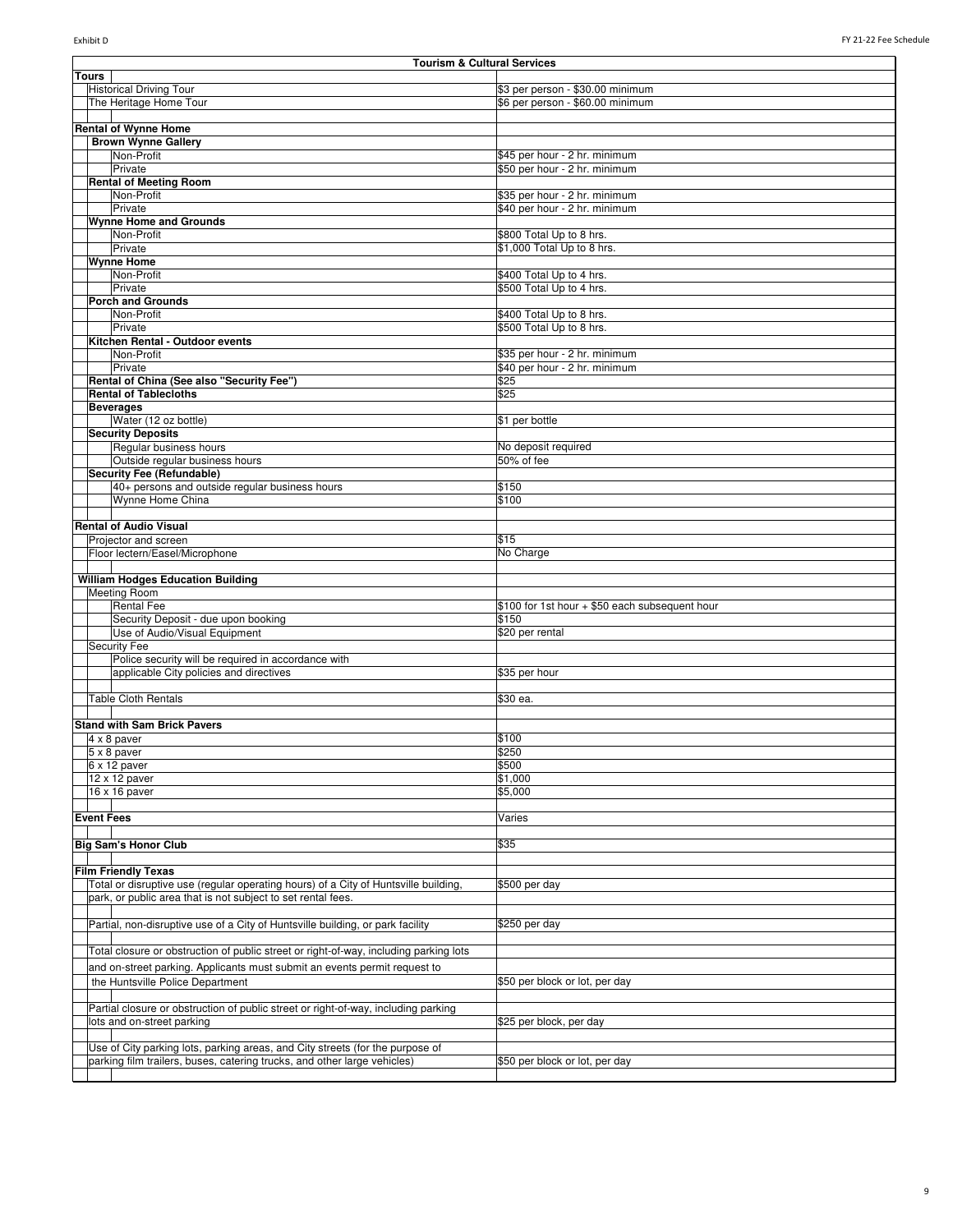| <b>Public Safety</b>                                                                  |                                                                        |
|---------------------------------------------------------------------------------------|------------------------------------------------------------------------|
|                                                                                       |                                                                        |
| <b>Sexually Oriented Business Permits</b>                                             |                                                                        |
| Original Application                                                                  | \$400                                                                  |
| Renewal Application                                                                   | \$200                                                                  |
|                                                                                       |                                                                        |
| <b>Wrecker Permits</b>                                                                | \$50/yr. per holder + \$60/yr. per tow truck                           |
|                                                                                       |                                                                        |
| Taxi/Chauffer                                                                         | \$100/yr. per taxi                                                     |
|                                                                                       |                                                                        |
| <b>Accident Report</b>                                                                | \$6<br>\$11 online (\$5 provider fee)                                  |
|                                                                                       |                                                                        |
| <b>Fingerprinting Fee</b>                                                             | \$10 per person                                                        |
|                                                                                       |                                                                        |
| Posted Hourly Parking Fee -                                                           | \$1.00 per hr. / Max \$5.00                                            |
|                                                                                       |                                                                        |
| <b>Residential Alarm Fees</b>                                                         |                                                                        |
| 0-3 False Alarms                                                                      | No Charge                                                              |
| 4-5 False Alarms                                                                      | \$25 each                                                              |
| 6-8 False Alarms                                                                      | \$50 each                                                              |
| Over 8 False Alarms                                                                   | \$100 each                                                             |
|                                                                                       |                                                                        |
| <b>Commercial Alarm Fees</b>                                                          |                                                                        |
| 0-3 False Alarms                                                                      | No Charge                                                              |
| 4-5 False Alarms                                                                      | \$50 each                                                              |
| 6-8 False Alarms                                                                      | \$75 each                                                              |
| Over 8 False Alarms                                                                   | \$100 each                                                             |
|                                                                                       |                                                                        |
| <b>Alarm Fees</b>                                                                     |                                                                        |
| Initial permit                                                                        | \$10 residential/\$30 commercial                                       |
| Alarm Co. Failure to Provide Accurate Info                                            | \$25                                                                   |
| Permittee Fail to Respond to Alarm Location w/in 30 mins at Request of Police         | \$50                                                                   |
| Failure to Notify of Address Changes, etc.                                            | \$50                                                                   |
| <b>Reinstatement Fee</b>                                                              | \$100                                                                  |
| <b>Appeal Fee</b>                                                                     | \$25                                                                   |
|                                                                                       |                                                                        |
| <b>Animals and Fowl</b>                                                               |                                                                        |
| Annual Registration Fee for Dogs Deemed as Dangerous by Animal Control Authority \$50 |                                                                        |
| Replacement of lost Dangerous Dog ID Tag                                              | \$10                                                                   |
|                                                                                       |                                                                        |
|                                                                                       |                                                                        |
| <b>Tow Truck Companies</b>                                                            | Fee Allowed to be Charged by Tow Truck Company *Not Collected by City* |
| <b>All Police Directed Tows</b>                                                       | \$200                                                                  |
| Debris Removal                                                                        | \$35                                                                   |
| Waiting, per hour after the first hour                                                | \$25                                                                   |
| Notification                                                                          | \$50                                                                   |
| Preservation                                                                          | \$20                                                                   |
|                                                                                       |                                                                        |
|                                                                                       | Variable dependent on document or material type, as set by the Texas   |
| <b>Copies of Open Records</b>                                                         | Administrative Code, plus an additional 25%.                           |
|                                                                                       |                                                                        |
|                                                                                       |                                                                        |
|                                                                                       |                                                                        |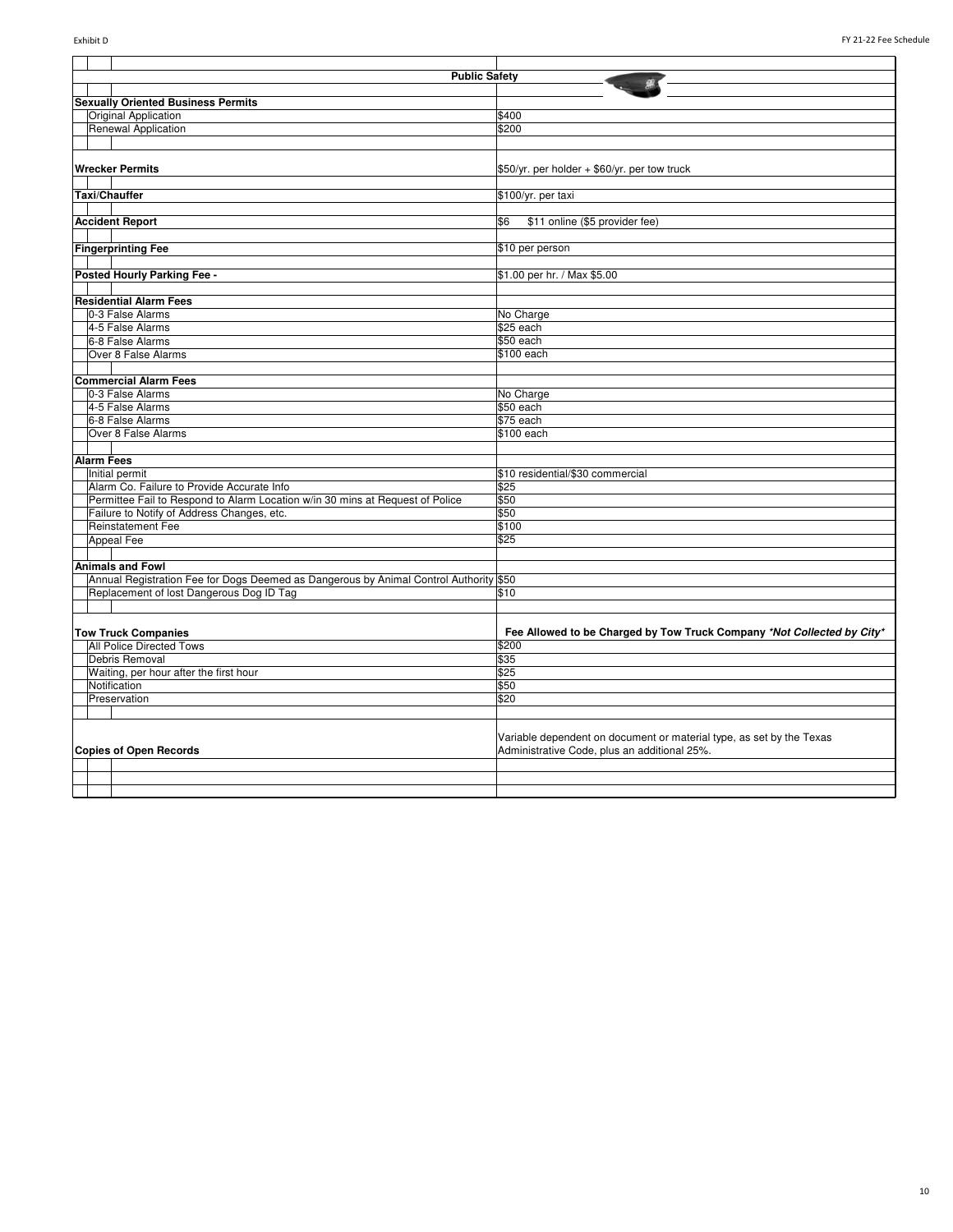|        | <b>Fire Department Cost Recovery - (Non-County Residents)</b>                |                |
|--------|------------------------------------------------------------------------------|----------------|
|        | <b>Motor Vehicle Incidents</b>                                               |                |
|        | Level 1- Basic Incident with hazardous materials assessment and scene        |                |
|        | stabilization                                                                | \$494          |
|        | Level 2- includes level 1 plus clean-up of fluids                            | \$562          |
|        | Level 3- Vehicle Fire                                                        | \$687          |
|        | Add-ons:                                                                     |                |
|        | Extrication                                                                  | \$1,483        |
|        | <b>Landing Zone</b>                                                          | \$454          |
| Hazmat |                                                                              |                |
|        | Level 1- Basic response:                                                     |                |
|        | Engine response, first responder assignment, perimeter establishment,        |                |
|        | evacuations, set-up and command                                              | \$796          |
|        | Level 2- Intermediate Response:                                              |                |
|        | Level 1 plus Hazmat team and equipment, Level A or B suit donning, breathing |                |
|        | air, detection equipment, and decon                                          | \$2.842        |
|        | Level 3- Advanced Response:                                                  |                |
|        | Level 1 and 2 plus recovery and identification of materials, disposal and    |                |
|        | environmental clean-up.                                                      | \$6.707        |
|        | Special Rescues - High Angle, Water Rescues, other Specialized Rescue        |                |
|        | Itemized billing:                                                            |                |
|        | Per hour per response vehicle +                                              | \$455          |
|        | Per hour per rescue person                                                   | \$57           |
|        | For incidents that require extended time on scene response will be itemized  |                |
|        | Engine                                                                       | \$455 per hour |
|        | Truck                                                                        | \$568 per hour |
|        | Miscellaneous Equipment                                                      | \$341 per hour |
|        |                                                                              |                |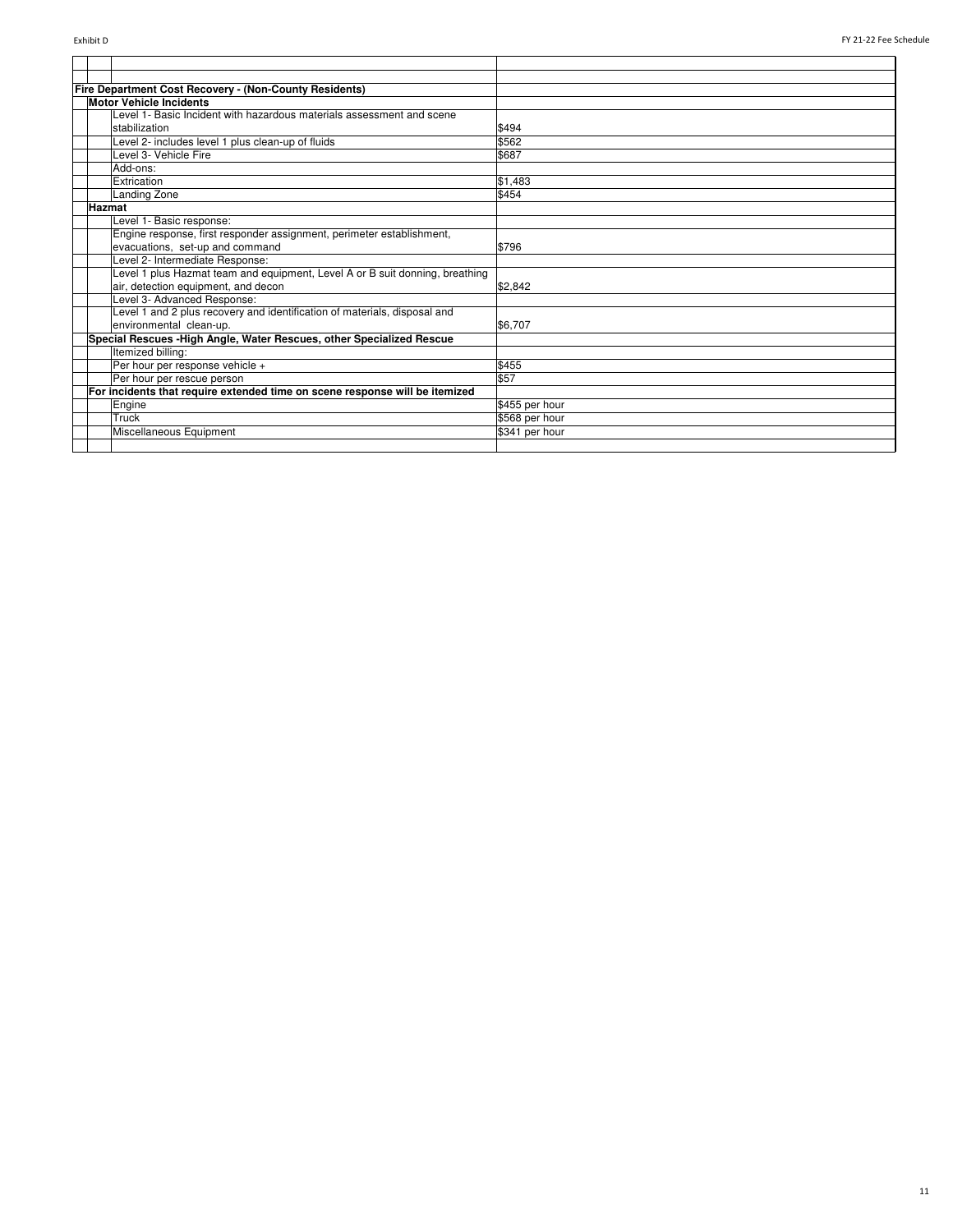|            | <b>Water Services</b>                    |                                      |
|------------|------------------------------------------|--------------------------------------|
|            |                                          |                                      |
|            | Single Family Residential                |                                      |
|            |                                          |                                      |
|            | First 3,000 gallons                      |                                      |
|            | .75 inch meter                           | \$13 per month                       |
|            | 1 inch meter                             | \$19 per month                       |
|            | 1.5 inch meter                           | \$25 per month                       |
|            | 2 inch meter                             | \$41.50 per month<br>\$163 per month |
|            | 3 inch meter                             |                                      |
|            | 4 inch meter<br>6 inch meter             | \$208 per month<br>\$313 per month   |
|            | 8 inch meter                             | \$433 per month                      |
|            |                                          |                                      |
|            | Between 3,000 and 7,000 gallons          | \$5.09 per thousand gallons          |
|            | Between 7,001 and 13,000 gallons         | \$5.60 per thousand gallons          |
|            | Over 13,000 gallons                      | \$6.36 per thousand gallons          |
|            |                                          |                                      |
|            | Jointly Metered Residential/Multi-Family |                                      |
|            |                                          |                                      |
|            | First 3,000 gallons                      |                                      |
|            | .75 inch meter                           | \$13 per month                       |
|            | 1 inch meter                             | \$19 per month                       |
|            | 1.5 inch meter                           | \$25 per month                       |
|            | 2 inch meter                             | \$41.50 per month                    |
|            | 3 inch meter                             | \$163 per month                      |
|            | 4 inch meter                             | \$208 per month                      |
|            | 6 inch meter                             | \$313 per month                      |
|            | 8 inch meter                             | \$433 per month                      |
|            |                                          |                                      |
|            | Jointly Metered Residential              |                                      |
|            | Between 3,000 and 7,000 gallons          | \$5.09 per thousand gallons          |
|            | Over 7,001 gallons                       | \$6.36 per thousand gallons          |
|            |                                          |                                      |
|            | Multi-Family                             |                                      |
|            | Over 3,000 gallons                       | \$6.36 per thousand gallons          |
|            | <b>Commercial Metered</b>                |                                      |
|            |                                          |                                      |
|            | First 3,000 gallons                      |                                      |
|            | .75 inch meter                           | \$15 per month                       |
|            | 1 inch meter                             | \$21 per month                       |
|            | 1.5 inch meter                           | \$27 per month                       |
|            | 2 inch meter                             | \$43.50 per month                    |
|            | 3 inch meter                             | \$165 per month                      |
|            | 4 inch meter                             | \$210 per month                      |
|            | 6 inch meter                             | \$315 per month                      |
|            | 8 inch meter                             | \$435 per month                      |
|            |                                          |                                      |
|            | Over 3,000 gallons                       | \$6.36 per thousand gallons          |
|            |                                          |                                      |
|            | <b>Institutional Users</b>               |                                      |
|            |                                          |                                      |
|            | First 3,000 gallons                      |                                      |
|            | .75 inch meter                           | \$15 per month                       |
|            | 1 inch meter                             | \$21 per month                       |
|            | 1.5 inch meter<br>2 inch meter           | \$27 per month<br>\$43.50 per month  |
|            | 3 inch meter                             | \$165 per month                      |
|            | 4 inch meter                             | \$210 per month                      |
|            | 6 inch meter                             | \$315 per month                      |
|            | 8 inch meter                             | \$435 per month                      |
|            |                                          |                                      |
|            | Over 3,000 gallons                       | \$6.87 per thousand gallons          |
|            |                                          |                                      |
| Irrigation |                                          |                                      |
|            |                                          |                                      |
|            | First 3,000 gallons                      |                                      |
|            | .75 inch meter                           | \$15 per month                       |
|            | 1 inch meter                             | \$21 per month                       |
|            | 1.5 inch meter                           | \$27 per month                       |
|            | 2 inch meter                             | \$43.50 per month                    |
|            | 3 inch meter                             | \$165 per month                      |
|            | 4 inch meter                             | \$210 per month                      |
|            | 6 inch meter<br>8 inch meter             | \$315 per month<br>\$435 per month   |
|            |                                          |                                      |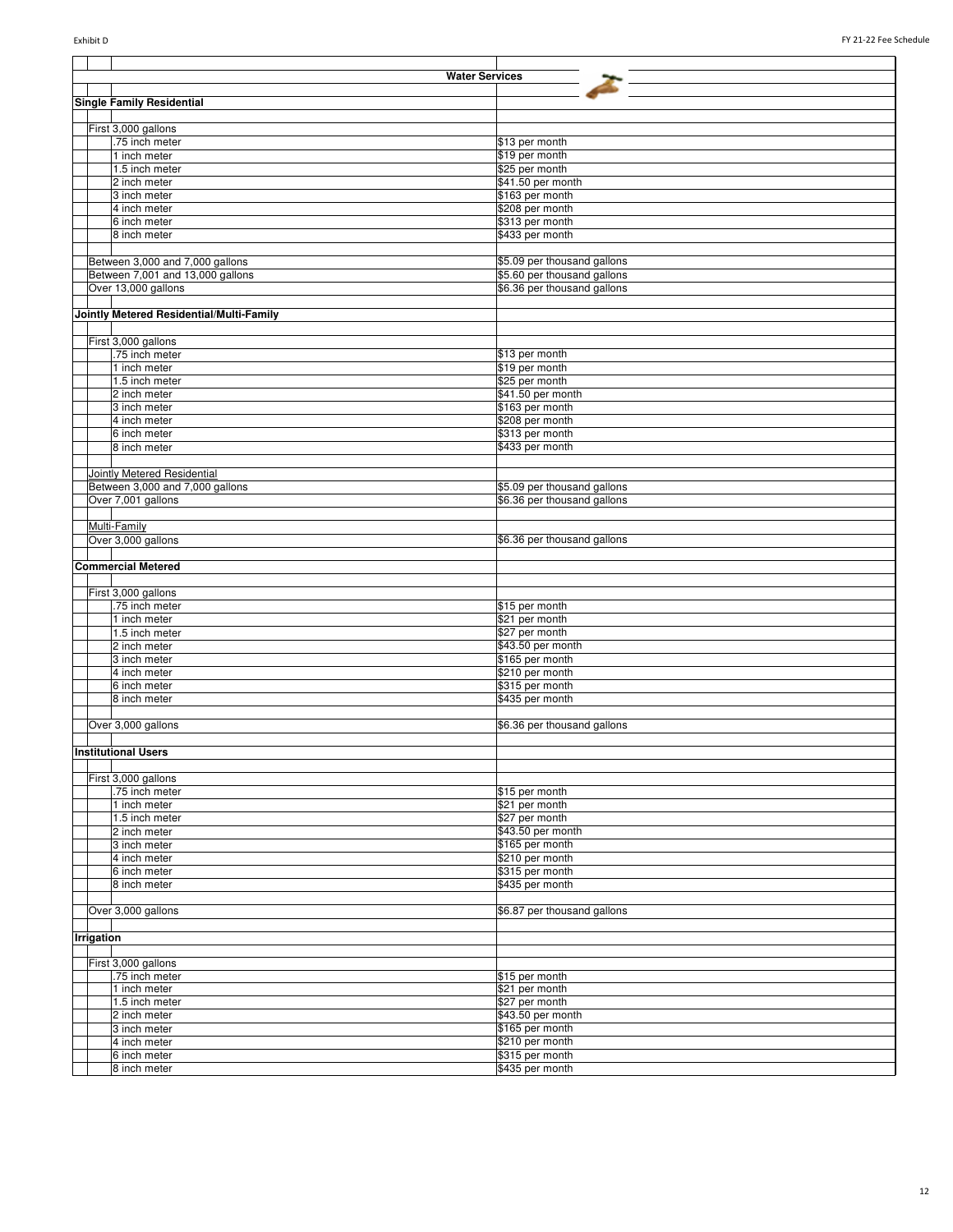| Residential                                                                                                                                             |                             |
|---------------------------------------------------------------------------------------------------------------------------------------------------------|-----------------------------|
| Between 3,000 and 7,000 gallons                                                                                                                         | \$5.09 per thousand gallons |
| Between 7,001 and 13,000 gallons                                                                                                                        | \$5.60 per thousand gallons |
| Over 13,000 gallons                                                                                                                                     | \$6.36 per thousand gallons |
|                                                                                                                                                         |                             |
| Jointly Metered Residential                                                                                                                             |                             |
| Between 3,000 and 7,000 gallons                                                                                                                         | \$5.09 per thousand gallons |
| Over 7,001 gallons                                                                                                                                      | \$6.36 per thousand gallons |
|                                                                                                                                                         |                             |
| Multi-Family                                                                                                                                            |                             |
| Over 3,000 gallons                                                                                                                                      | \$6.36 per thousand gallons |
|                                                                                                                                                         |                             |
| Commercial                                                                                                                                              |                             |
|                                                                                                                                                         |                             |
| Over 3,000 gallons                                                                                                                                      | \$6.36 per thousand gallons |
|                                                                                                                                                         |                             |
| Institutional                                                                                                                                           |                             |
| Over 3,000 gallons                                                                                                                                      | \$6.87 per thousand gallons |
|                                                                                                                                                         |                             |
| <b>Fire Hydrant Meters</b>                                                                                                                              |                             |
|                                                                                                                                                         |                             |
| First 3,000 gallons                                                                                                                                     | \$165 per month             |
| Over 3,000 gallons                                                                                                                                      | \$6.87 per thousand gallons |
|                                                                                                                                                         |                             |
| Note: Water rates for customers outside the city limits are calculated in the                                                                           |                             |
| same manner as rates for customers within the city limits; however, a multiplier                                                                        |                             |
| of 1.50 shall be applied to the cost components listed above.                                                                                           |                             |
|                                                                                                                                                         |                             |
|                                                                                                                                                         |                             |
| <b>Wastewater Services</b>                                                                                                                              |                             |
| Single Family/Jointly Metered Residential                                                                                                               |                             |
|                                                                                                                                                         |                             |
|                                                                                                                                                         |                             |
| First 2,000 gallons                                                                                                                                     | \$14.33 per month           |
|                                                                                                                                                         |                             |
| Over 2,000 gallons                                                                                                                                      | \$5.36 per thousand gallons |
|                                                                                                                                                         |                             |
|                                                                                                                                                         |                             |
| Note: Each individually metered residential dwelling unit shall be charged a monthly wastewater service charge and a volume charge based upon the       |                             |
| average amount of water consumed during the months of November, December, January and February of each year, rounded to the nearest 100 gallons.        |                             |
| Customers moving onto an existing or newly constructed, single family residential unit shall billed for sewer at eighty percent (80%) of current        |                             |
| monthly consumption up to a maximum monthly amount for 10,000 gallons until the winter month history is established.                                    |                             |
| Residential customers not connected to the waterworks system of the city shall be billed monthly by the city for wastewater services at a calculated    |                             |
| rate based on the average residential water consumption of sixty-eight hundred (6,800) gallons \$40.06, or at a rate based on the average               |                             |
| water consumed during the months of November, December, January and February of each fiscal year from the billing records of a special water district.  |                             |
|                                                                                                                                                         |                             |
|                                                                                                                                                         |                             |
| <b>Commercial/Institutional Users</b>                                                                                                                   |                             |
|                                                                                                                                                         |                             |
| First 2,000 gallons                                                                                                                                     | \$16.54 per month           |
|                                                                                                                                                         |                             |
|                                                                                                                                                         | \$5.36 per thousand gallons |
| Over 2,000 gallons                                                                                                                                      |                             |
|                                                                                                                                                         |                             |
|                                                                                                                                                         |                             |
|                                                                                                                                                         |                             |
|                                                                                                                                                         |                             |
|                                                                                                                                                         |                             |
|                                                                                                                                                         |                             |
| Commercial customers shall be billed at a rate that is consistent with the regular wastewater charge of similar type businesses, premises or users      |                             |
| receiving service from the city. The utility office supervisor shall recommend for approval such service charge and conditions as deemed appropriate to |                             |
| the Finance Committee of the City Council and the Finance Committee shall approve the same.                                                             |                             |
|                                                                                                                                                         |                             |
| <b>Septic Waste Disposal Fee</b>                                                                                                                        |                             |
|                                                                                                                                                         |                             |
| Septic Waste Receiving Station                                                                                                                          | \$0.09 per gallon           |
| Septic Waste Hauler Permit                                                                                                                              | \$100 per year              |
|                                                                                                                                                         |                             |
|                                                                                                                                                         |                             |
|                                                                                                                                                         |                             |
| Sewer Service Call (normal business hours, found to be on customer side)                                                                                |                             |
| 0-3 False Alarms                                                                                                                                        |                             |
| 4-5 False Alarms                                                                                                                                        | No Charge                   |
|                                                                                                                                                         | \$25.00                     |
| 6-7 False Alarms                                                                                                                                        | \$50.00                     |
| 8+ False Alarms                                                                                                                                         | \$100.00                    |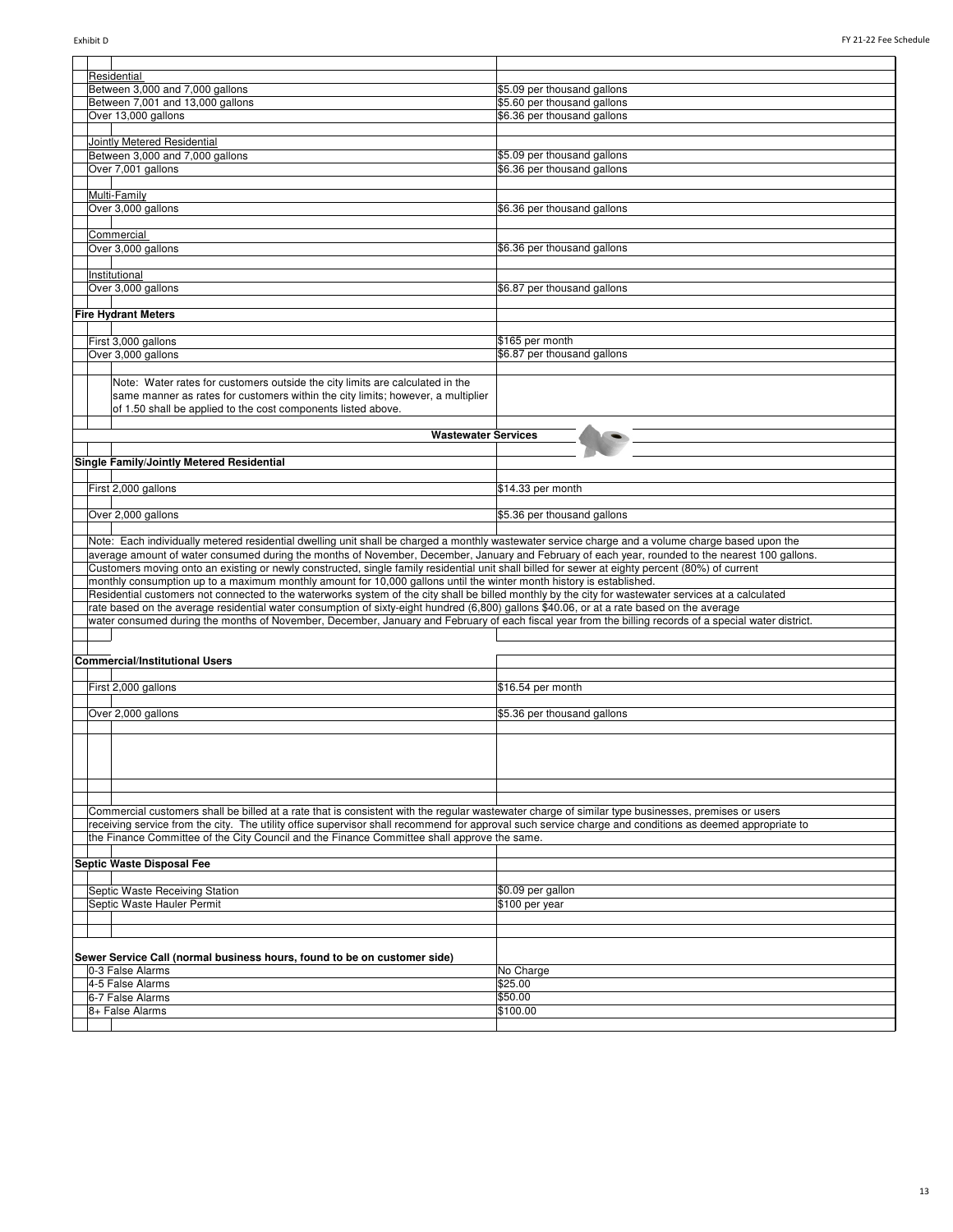|  | <b>Solid Waste Services</b>                                             |                                                        |
|--|-------------------------------------------------------------------------|--------------------------------------------------------|
|  |                                                                         |                                                        |
|  | <b>Per Month Fee</b>                                                    |                                                        |
|  | <b>Residential Collection</b>                                           |                                                        |
|  | Single Family Households-Inside City Limits                             | \$22.70                                                |
|  | <b>Additional Collection Cart</b>                                       | \$12.10                                                |
|  |                                                                         |                                                        |
|  |                                                                         |                                                        |
|  | Business Minimum Inside City Limits Collection                          | \$23.88                                                |
|  | <b>Additional Collection Cart</b>                                       | \$12.10                                                |
|  |                                                                         |                                                        |
|  | Per Month Fee per Unit                                                  |                                                        |
|  | Multi-Family Residential Collection                                     |                                                        |
|  | Individually Metered Units With Dumpster                                | \$22.70                                                |
|  | Individually Metered Units Without Dumpster                             | \$22.70                                                |
|  | Jointly Metered Units Without Dumpster                                  | \$22.70                                                |
|  |                                                                         |                                                        |
|  |                                                                         |                                                        |
|  | Jointly Metered Units With Dumpster                                     | By size of container and number of pickups (see below) |
|  |                                                                         |                                                        |
|  | <b>Commercial Collection-INSIDE City Limits-Dumpsters and Roll Offs</b> |                                                        |
|  |                                                                         |                                                        |
|  | Per Month Fee                                                           |                                                        |
|  | 2 Yard Dumpster                                                         |                                                        |
|  | 1 Collection per week                                                   | \$74.35                                                |
|  | 2 Collections per week                                                  | \$124.95                                               |
|  | 3 Collections per week                                                  | \$175.54                                               |
|  | 4 Collections per week                                                  | \$226.13                                               |
|  | 5 Collections per week                                                  | \$276.74                                               |
|  |                                                                         |                                                        |
|  | Per Pickup Fee                                                          |                                                        |
|  | Unscheduled/Extra Pickups - ONSITE                                      | \$34.49                                                |
|  | Unscheduled/Extra Pickups - Start from Transfer Station                 | \$46.00                                                |
|  | After Hours/Extra Pickups                                               | \$74.35                                                |
|  |                                                                         |                                                        |
|  | Per Month Fee                                                           |                                                        |
|  | 4 Yard Dumpster                                                         |                                                        |
|  | 1 Collection per week                                                   | \$94.55                                                |
|  | 2 Collections per week                                                  | \$165.38                                               |
|  | 3 Collections per week                                                  | \$236.18                                               |
|  | 4 Collections per week                                                  | \$306.99                                               |
|  | 5 Collections per week                                                  | \$377.79                                               |
|  |                                                                         |                                                        |
|  | Per Pickup Fee                                                          |                                                        |
|  | Unscheduled/Extra Pickups - ONSITE                                      | \$48.28                                                |
|  | Unscheduled/Extra Pickups - Start from Transfer Station                 | \$64.38                                                |
|  | After Hours/Extra Pickups                                               | \$94.46                                                |
|  |                                                                         |                                                        |
|  | <b>Per Month Fee</b>                                                    |                                                        |
|  | 6 Yard Dumpster                                                         |                                                        |
|  | 1 Collection per week                                                   | \$114.77                                               |
|  | 2 Collections per week                                                  | \$205.79                                               |
|  | 3 Collections per week                                                  | \$296.80                                               |
|  | 4 Collections per week                                                  | \$387.83                                               |
|  | 5 Collections per week                                                  | \$478.84                                               |
|  |                                                                         |                                                        |
|  | Per Pickup Fee                                                          |                                                        |
|  | Unscheduled/Extra Pickups - ONSITE                                      | \$62.06                                                |
|  | Unscheduled/Extra Pickups - Start from Transfer Station                 | \$82.75                                                |
|  | After Hours/Extra Pickups                                               | \$114.77                                               |
|  |                                                                         |                                                        |
|  | Per Month Fee                                                           |                                                        |
|  | 8 Yard Dumpster                                                         |                                                        |
|  | 1 Collection per week                                                   | \$134.98                                               |
|  | 2 Collections per week                                                  | \$246.21                                               |
|  | 3 Collections per week                                                  | \$357.44                                               |
|  | 4 Collections per week                                                  | \$468.67                                               |
|  | 5 Collections per week                                                  | \$579.90                                               |
|  |                                                                         |                                                        |
|  |                                                                         |                                                        |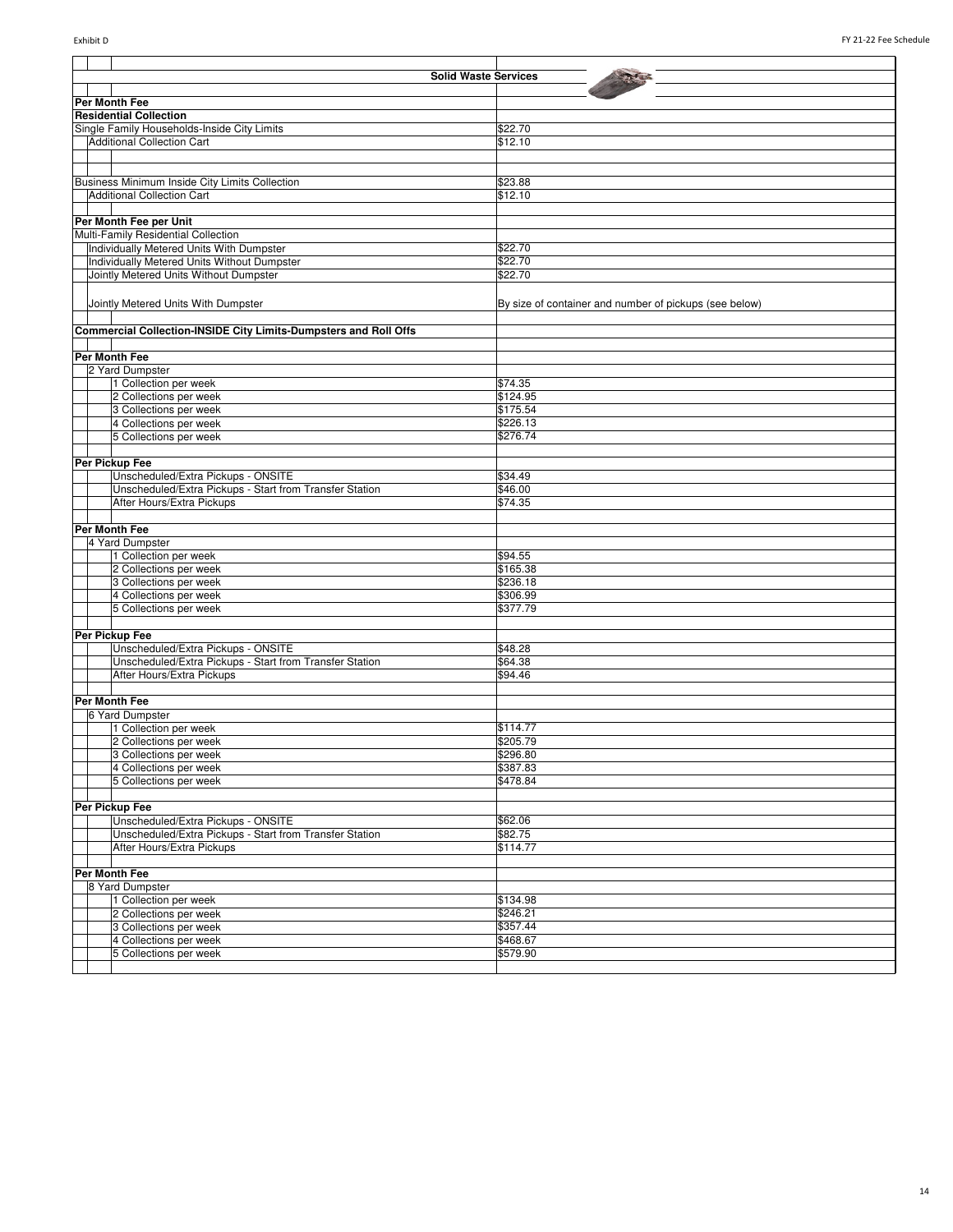|          | Per Pickup Fee                                                                     |                                                                                                |
|----------|------------------------------------------------------------------------------------|------------------------------------------------------------------------------------------------|
|          | Unscheduled/Extra Pickups - ONSITE                                                 | \$75.83                                                                                        |
|          | Unscheduled/Extra Pickups - Start from Transfer Station                            | \$101.13                                                                                       |
|          | After Hours/Extra Pickups                                                          | \$134.98                                                                                       |
|          |                                                                                    |                                                                                                |
|          | <b>Excessive Wear and Tear of Dumpsters</b>                                        |                                                                                                |
|          | Dumpster Cleaning                                                                  | \$91.93                                                                                        |
|          | Dumpster Cleaning and Painting                                                     | \$135.14                                                                                       |
|          | Dumpster Cleaning and Painting when Burned                                         | \$323.59                                                                                       |
|          | Dumpster Cleaning, Painting and Bottom Replacement when Burned                     | \$624.03                                                                                       |
|          | Dumpster emptied due to placement of large item                                    | No flat fee, charged as unscheduled pickup from transfer station according to<br>dumpster size |
| Each Lid |                                                                                    |                                                                                                |
|          | Replacement Lids and Bars - Stolen, Unauthorized Removal or Damage                 | \$37.85                                                                                        |
|          |                                                                                    |                                                                                                |
|          | Per Month Fee Plus Tonnage Fee of \$72.15 per ton                                  |                                                                                                |
|          | Open Top Roll-off - Inside City Limits                                             |                                                                                                |
|          | 1 Collection per week                                                              | \$453.67                                                                                       |
|          | 2 Collections per week                                                             | \$766.36                                                                                       |
|          | 3 Collections per week                                                             | \$1,079.05                                                                                     |
|          | 4 Collections per week                                                             | \$1,391.74                                                                                     |
|          | 5 Collections per week                                                             | \$1,704.43                                                                                     |
|          |                                                                                    |                                                                                                |
|          | Trip Fee Plus Tonnage Fee of \$72.15 per ton                                       |                                                                                                |
|          | Extra Pickups                                                                      | \$119.46                                                                                       |
|          | Call In                                                                            | \$256.54                                                                                       |
|          | Stand-by                                                                           | \$256.54                                                                                       |
|          |                                                                                    |                                                                                                |
|          | Trip Fee Plus Tonnage Fee of \$72.15 per ton                                       |                                                                                                |
|          | <b>Compacting Roll-off</b>                                                         |                                                                                                |
|          | Scheduled                                                                          | \$173.49                                                                                       |
|          | Unscheduled                                                                        | \$216.88                                                                                       |
|          | <b>Extra Pickups</b>                                                               | \$121.67                                                                                       |
|          | Roll-off Inactivity Fee                                                            | \$256.54                                                                                       |
|          |                                                                                    |                                                                                                |
|          | Per Trip Based on Compactor Type                                                   |                                                                                                |
|          | Repositioning                                                                      | \$144.43                                                                                       |
|          |                                                                                    |                                                                                                |
|          | <b>Set Fees and Deposits</b>                                                       |                                                                                                |
|          | Roll-off Container Set Fee, New Commercial and Existing Commercial Contractors,    | \$162.23                                                                                       |
|          | Inside City Limits (To Drop Off Roll-Off) One Time Fee                             |                                                                                                |
|          | DEPOSIT - New Commercial Contractors, Inside City Limits                           | \$1,500.00                                                                                     |
|          |                                                                                    |                                                                                                |
|          |                                                                                    |                                                                                                |
|          | Commercial Collections for OUTSIDE City Limits, TDCJ, SHSU - Dumpsters & Roll-offs |                                                                                                |
|          |                                                                                    |                                                                                                |
|          | Per Month Fee                                                                      |                                                                                                |
|          |                                                                                    |                                                                                                |
|          | <b>Commercial Collection</b>                                                       | By size of container and number of pickups (see below)                                         |
|          |                                                                                    |                                                                                                |
|          | 2 Yard Dumpster                                                                    |                                                                                                |
|          | 1 Collection per week                                                              | \$88.51                                                                                        |
|          | 2 Collections per week                                                             | \$148.75                                                                                       |
|          | 3 Collections per week                                                             | \$208.99                                                                                       |
|          | 4 Collections per week                                                             | \$269.22                                                                                       |
|          | 5 Collections per week                                                             | \$329.46                                                                                       |
|          |                                                                                    |                                                                                                |
|          | Per Pickup Fee                                                                     |                                                                                                |
|          | Unscheduled/Extra Pickups - ONSITE                                                 | \$41.05                                                                                        |
|          | Unscheduled/Extra Pickups - Start from Transfer Station                            | \$54.74                                                                                        |
|          | After Hours/Extra Pickup                                                           | \$88.51                                                                                        |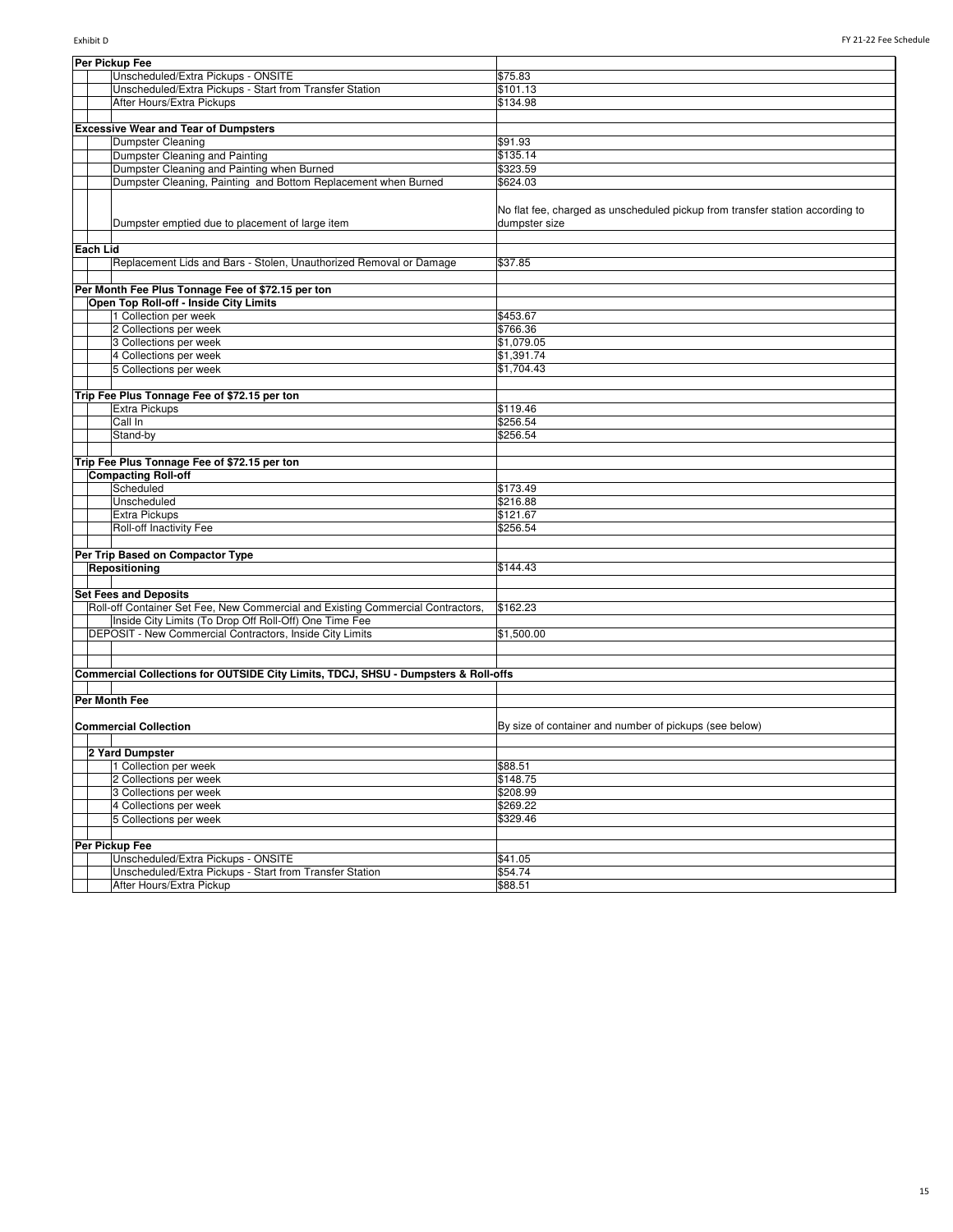| Per Month Fee                                                              |                             |  |  |
|----------------------------------------------------------------------------|-----------------------------|--|--|
|                                                                            |                             |  |  |
| 4 Yard Dumpster                                                            |                             |  |  |
| 1 Collection per week                                                      | \$112.58                    |  |  |
| 2 Collections per week                                                     | \$196.87                    |  |  |
| 3 Collections per week                                                     | \$281.17                    |  |  |
| 4 Collections per week                                                     | \$365.46                    |  |  |
| 5 Collections per week                                                     | \$449.76                    |  |  |
|                                                                            |                             |  |  |
| Per Pickup Fee                                                             |                             |  |  |
| Unscheduled/Extra Pickups - ONSITE                                         | \$52.21                     |  |  |
| Unscheduled/Extra Pickups - Start from Transfer Station                    | \$69.64                     |  |  |
| After Hours/Extra Pickup                                                   | \$112.58                    |  |  |
|                                                                            |                             |  |  |
| Per Month Fee                                                              |                             |  |  |
| <b>6 Yard Dumpster</b>                                                     |                             |  |  |
| 1 Collection per week                                                      | \$136.63                    |  |  |
| 2 Collections per week                                                     | \$244.99                    |  |  |
| 3 Collections per week                                                     | \$353.34                    |  |  |
| 4 Collections per week                                                     | \$461.70                    |  |  |
| 5 Collections per week                                                     | \$570.04                    |  |  |
|                                                                            |                             |  |  |
| Per Pickup Fee                                                             |                             |  |  |
| Unscheduled/Extra Pickups - ONSITE                                         | \$63.37                     |  |  |
| Unscheduled/Extra Pickups - Start from Transfer Station                    | \$82.46                     |  |  |
| After Hours/Extra Pickup                                                   | \$136.63                    |  |  |
|                                                                            |                             |  |  |
| Per Month Fee                                                              |                             |  |  |
| 8 Yard Dumpster                                                            |                             |  |  |
| 1 Collection per week                                                      | \$160.69                    |  |  |
| 2 Collections per week                                                     | \$293.11                    |  |  |
| 3 Collections per week                                                     | \$425.52                    |  |  |
| 4 Collections per week                                                     | \$557.93                    |  |  |
| 5 Collections per week                                                     | \$690.35                    |  |  |
|                                                                            |                             |  |  |
| Per Pickup Fee                                                             |                             |  |  |
| Unscheduled/Extra Pickups - ONSITE                                         | \$74.52                     |  |  |
| Unscheduled/Extra Pickups - Start from Transfer Station                    | \$99.41                     |  |  |
| After Hours/Extra Pickup                                                   | \$160.69                    |  |  |
|                                                                            |                             |  |  |
| Per Month Fee Plus Tonnage Fee of \$78.08 per ton<br>Open Top Roll-off     |                             |  |  |
| 1 Collection per week                                                      | \$540.09                    |  |  |
| 2 Collections per week                                                     | \$912.33                    |  |  |
| 3 Collections per week                                                     | \$1,284.59                  |  |  |
| 4 Collections per week                                                     | \$1,656.83                  |  |  |
| 5 Collections per week                                                     | \$1,844.62                  |  |  |
|                                                                            |                             |  |  |
| Per Trip Fee Plus Tonnage Fee of \$78.08 per ton                           |                             |  |  |
| <b>Extra Pickups</b>                                                       | \$142.20                    |  |  |
| Call In                                                                    | \$305.37                    |  |  |
| Stand-by                                                                   | \$305.37                    |  |  |
|                                                                            |                             |  |  |
| <b>Disposal Fees at Scale House</b>                                        |                             |  |  |
| Basic Fee - Inside City Limit                                              | \$66.72 per ton             |  |  |
| Basic Fee - Outside City Limit, TDCJ, SHSU                                 | \$83.40 per ton             |  |  |
| Minimum Fee - Inside City Limit                                            | \$10.00                     |  |  |
| Minimum Fee-Outside City Limit, TDCJ and SHSU                              | \$15.00                     |  |  |
| White Goods/Large Furniture - Inside City Limit                            | \$66.72 per ton             |  |  |
| White Goods/Large Furniture - Outside City Limit, TDCJ and SHSU            | \$83.40 per ton             |  |  |
| Yard waste and limbs - Inside City Limit smaller than 4" diameter          | Free with City Water Bill   |  |  |
|                                                                            |                             |  |  |
| Trees, stumps, limbs - Inside City Limit                                   | \$66.72 DIAMETER GREATER 4" |  |  |
| Trees, stumps, limbs - Outside City Limit, TDCJ and SHSU                   | \$83.40 per ton             |  |  |
| Tires, Small (i.e. car or pickup truck) - Inside City Limit                | \$4.00 Per Tire             |  |  |
| Tires, Small (i.e. car or pickup truck) -Outside City Limit, TDCJ and SHSU | \$5.00 Per Tire             |  |  |
| Tires, Large (i.e. semi-truck) - Inside City Limit                         | \$18.00 Per Tire            |  |  |
| Tires, Large (i.e. semi-truck) - Outside City Limit, TDCJ and SHSU         | \$21.50 Per Tire            |  |  |
| Small dead animal (i.e. dog, cat) - Inside City Limit                      | \$5.00 each                 |  |  |
| Small dead animal (i.e. dog, cat) - Outside City Limit, TDCJ and SHSU      | \$6.25 each                 |  |  |
| Large dead animal (i.e. cow, horse) - Inside City Limit                    | \$66.72 per ton             |  |  |
| Large dead animal (i.e. cow, horse) - Outside City Limit, TDCJ and SHSU    | \$83.40 per ton             |  |  |
|                                                                            |                             |  |  |
|                                                                            |                             |  |  |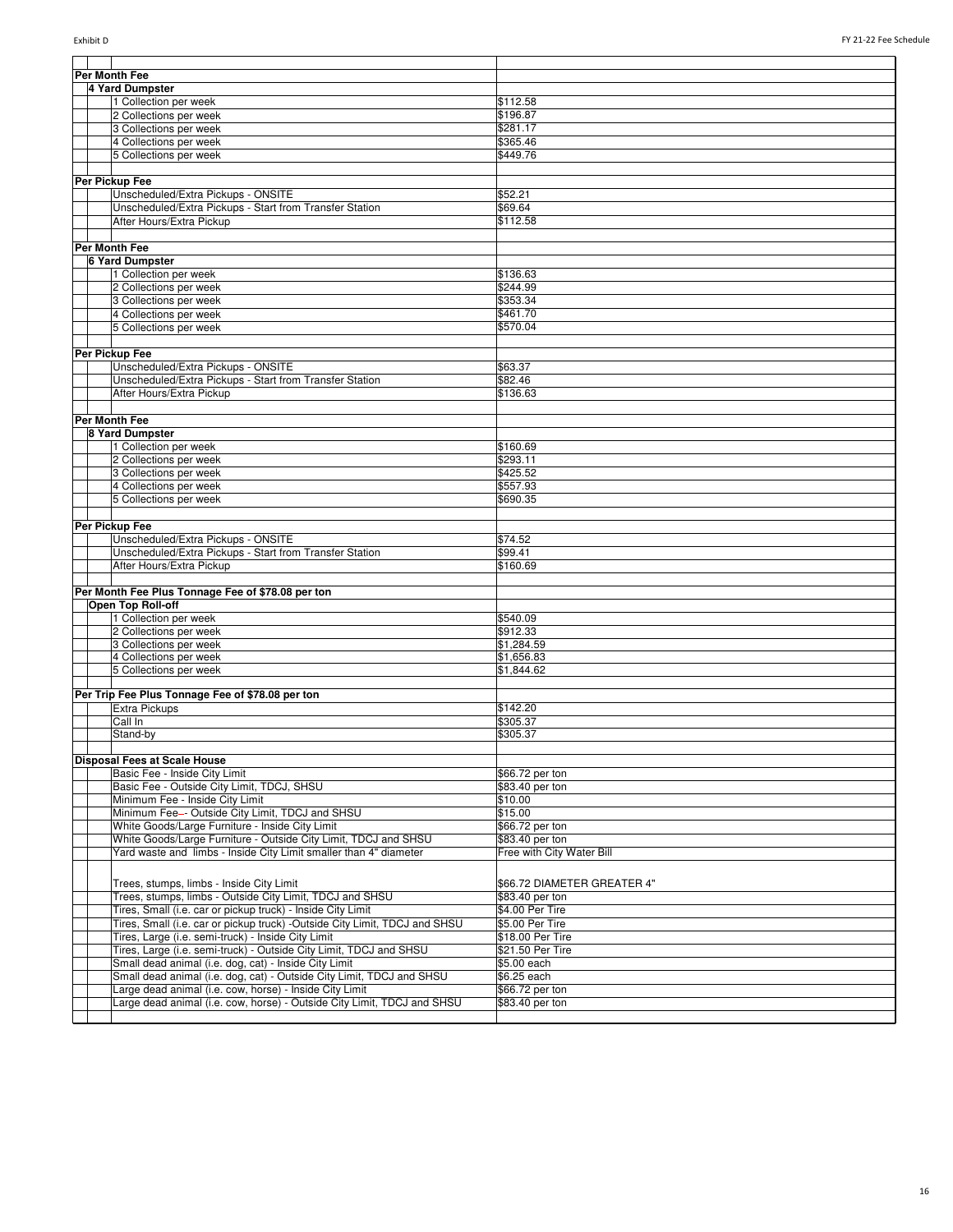| <b>Other Utility-Related Fees</b>                                                                                      |                                                                   |
|------------------------------------------------------------------------------------------------------------------------|-------------------------------------------------------------------|
|                                                                                                                        |                                                                   |
|                                                                                                                        |                                                                   |
| <b>Meter Accuracy Test</b>                                                                                             | \$75 per meter or actual cost if cost of making test exceeds \$75 |
| Replacement of Water Meter, Lock, or Head                                                                              | \$50 per occurrence                                               |
|                                                                                                                        |                                                                   |
| Tamper Fee (Water Meter)                                                                                               | \$75.00 per Occurrence                                            |
| Negligent damage to meter or any associated to electronic device<br>Customer request for meter on/off for repairs      | <b>Replacement Cost</b><br>\$20                                   |
| Tamper Fee (Fire Hydrant)                                                                                              | \$150.00 per Occurrence                                           |
|                                                                                                                        |                                                                   |
|                                                                                                                        |                                                                   |
| <b>Portal Service</b>                                                                                                  | \$1 per Meter                                                     |
| <b>Water Tapping Charge</b>                                                                                            |                                                                   |
| Completed by City Crews                                                                                                |                                                                   |
| .75 inch water tap - short side                                                                                        | \$1,100                                                           |
| 3/4" Water tap - long side                                                                                             | \$1,450                                                           |
| 1 inch water tap - short side<br>1 inch water tap - long side                                                          | \$1,200<br>\$1,600                                                |
| 2 inch water tap (same side) - short side                                                                              | \$2,300                                                           |
| 2 inch water tap (road bore) - long side                                                                               | \$3,000                                                           |
| ETJ - E series meter additional charge                                                                                 | \$300                                                             |
| <b>TxDOT Tap Fee-</b><br>Taps involving excavation or boring in or under TxDOT Regulated streets                       | At-Cost Estimate                                                  |
| or highways.                                                                                                           |                                                                   |
|                                                                                                                        |                                                                   |
| <b>Completed by Another Entity</b>                                                                                     |                                                                   |
| .75 inch water meter set only<br>1 inch water meter set only                                                           | \$250<br>\$300                                                    |
| 2 inch water meter set only                                                                                            | \$600                                                             |
| Meters Not Provided by City (Inspection Fee)                                                                           | \$250                                                             |
|                                                                                                                        |                                                                   |
| <b>Sewer Tapping Charge</b>                                                                                            |                                                                   |
| Location of Stub -                                                                                                     |                                                                   |
| Location of an existing Water/Sewer stub. If the existing tap cannot be located,                                       |                                                                   |
| or is unusable the customer will pay the cost for a new tap                                                            | \$400 - Non-refundable                                            |
| <b>Connection Fee</b>                                                                                                  | \$200                                                             |
| 4 inch sewer tap - short side                                                                                          | \$1,000                                                           |
| 4 inch sewer tap - long side<br>4 inch sewer tap manhole in street                                                     | \$1,550<br>\$1,600                                                |
| Taps Made by Other Entity (Inspection Fee)                                                                             | \$250                                                             |
| <b>TxDOT Tap Fee-</b>                                                                                                  | At-Cost Estimate                                                  |
| Taps involving excavation or boring in or under TxDOT Regulated streets                                                |                                                                   |
| or highways.                                                                                                           |                                                                   |
| <b>Fire Line Tapping Charge</b>                                                                                        |                                                                   |
| Taps Made by Other Entity (Inspection Fee)                                                                             | \$250                                                             |
| Customer request for fire line meter on/off for repairs                                                                | \$40                                                              |
| Service Fee (new and transferred service)                                                                              | \$20                                                              |
| Service Fee (Restricted Access Fee)                                                                                    | \$20                                                              |
|                                                                                                                        |                                                                   |
| Service Fee (sprinkler on or off)                                                                                      | \$20                                                              |
|                                                                                                                        |                                                                   |
| Same Day Service Fee for Suspended Account<br>Requests for same day service for suspended account may be taken between | \$50.00                                                           |
| 2:00 p.m. - 4:00 p.m. the day of suspension. Same day service fee is in addition to                                    |                                                                   |
| \$25.00 Account Suspension Fee. Same day service for suspended account is                                              |                                                                   |
| available only the day of suspension                                                                                   |                                                                   |
|                                                                                                                        |                                                                   |
|                                                                                                                        |                                                                   |
| After Hours - after 5pm                                                                                                | \$75                                                              |
| <b>Residential Security Deposit</b>                                                                                    |                                                                   |
| Water                                                                                                                  | \$40                                                              |
| Wastewater                                                                                                             | \$40                                                              |
| Solid Waste                                                                                                            | \$40                                                              |
| Solid Waste Per Cart<br>Solid Waste Cart Replacement Fee                                                               | \$50<br>\$50                                                      |
| New Construction (Residential & Commercial 3/4" to 2" meter X number of meters)                                        | \$100                                                             |
| New Construction (Commercial - 3" to 8" meter x number of meters                                                       | \$500                                                             |
|                                                                                                                        |                                                                   |